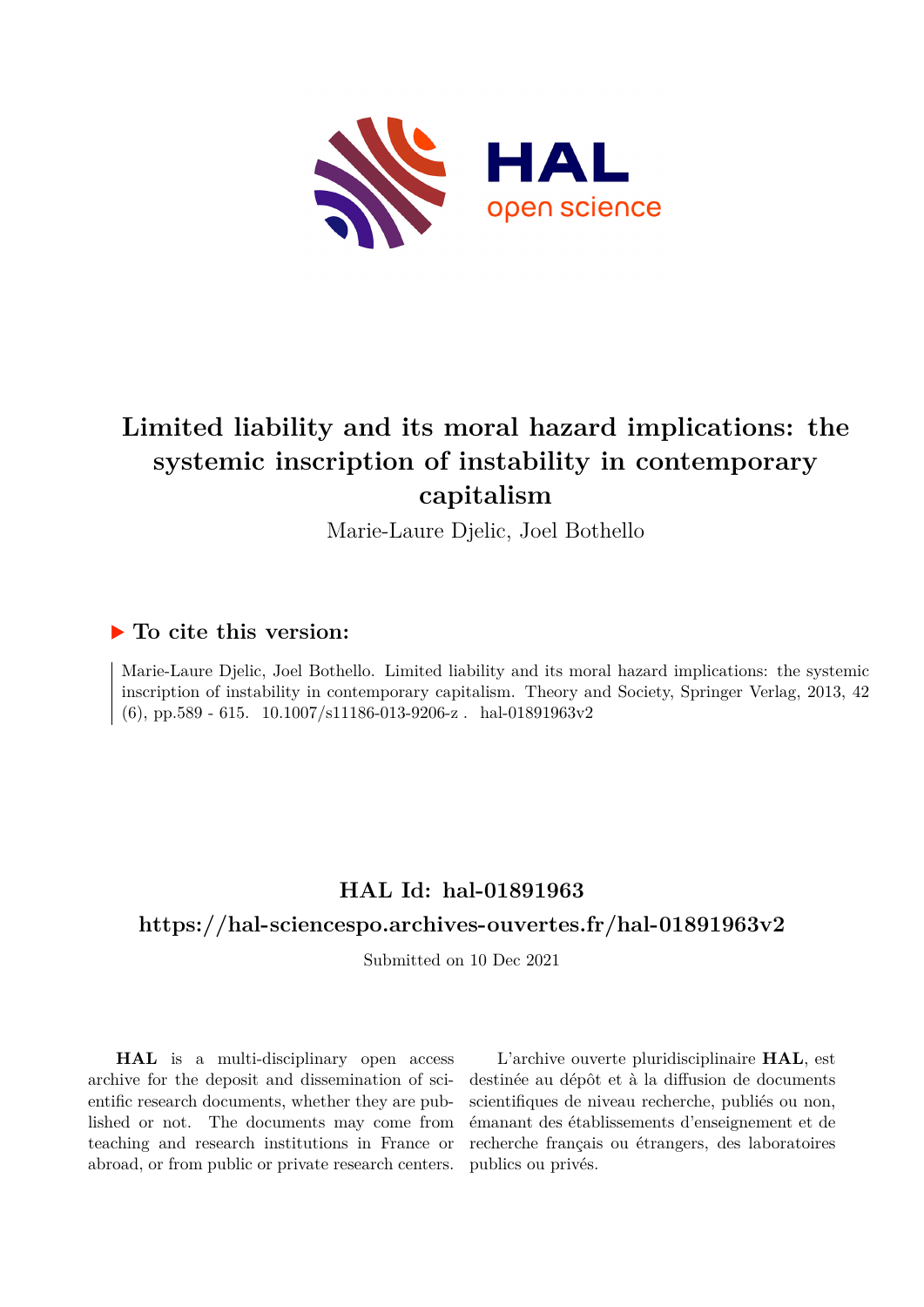### Limited liability and its moral hazard implications: the systemic inscription of instability in contemporary capitalism

Marie-Laure Djelic & Joel Bothello

Abstract The principle of limited liability is one of the defining characteristics of modern corporate capitalism. It is also, we argue in this article, a powerful structural source of moral hazard. Engaging in a double conceptual genealogy, we investigate how the concepts of moral hazard and limited liability have evolved and diffused over time. We highlight two parallel but unconnected paths of construction, diffusion, moral contestation, and eventual institutionalization. We bring to the fore clear elective affinities between both concepts and their respective evolution. Going one step further, we suggest that both concepts have come to be connected through time. In the context of contemporary capitalism, limited liability has to be understood, we argue, as a powerful structural source of moral hazard. In conclusion, we propose that this structural link between limited liability and moral hazard is an important explanatory factor of the systemic instability of contemporary capitalism and, as a consequence, of a pattern of recurrent crises that are regularly disrupting our economies and societies.

Keywords Moral hazard . Limited liability . Systemic instability . Financial crisis

The financial crisis that disrupts our world since 2007 has generated heated debates as to its causes and origins (Mohan 2009; Bernanke 2010; Lounsbury and Hirsch 2010). One of the recurring themes, across ideological divides, has been the role of "moral hazard" (Moss 2004; D o w d 2009; D o w 2012a). "Moral hazard" refers to the opportunity for organizational and individual actors to reap rewards of risky behavior without bearing associated costs. This kind of opportunistic behavior generates externalities and the privatization of benefits for some comes at the expense of others (Dow 2012b). We suggest, in this article, that the multiplicity of documented moral hazard-type episodes, before and during the crisis, does not simply reflect inadequate individual moral standards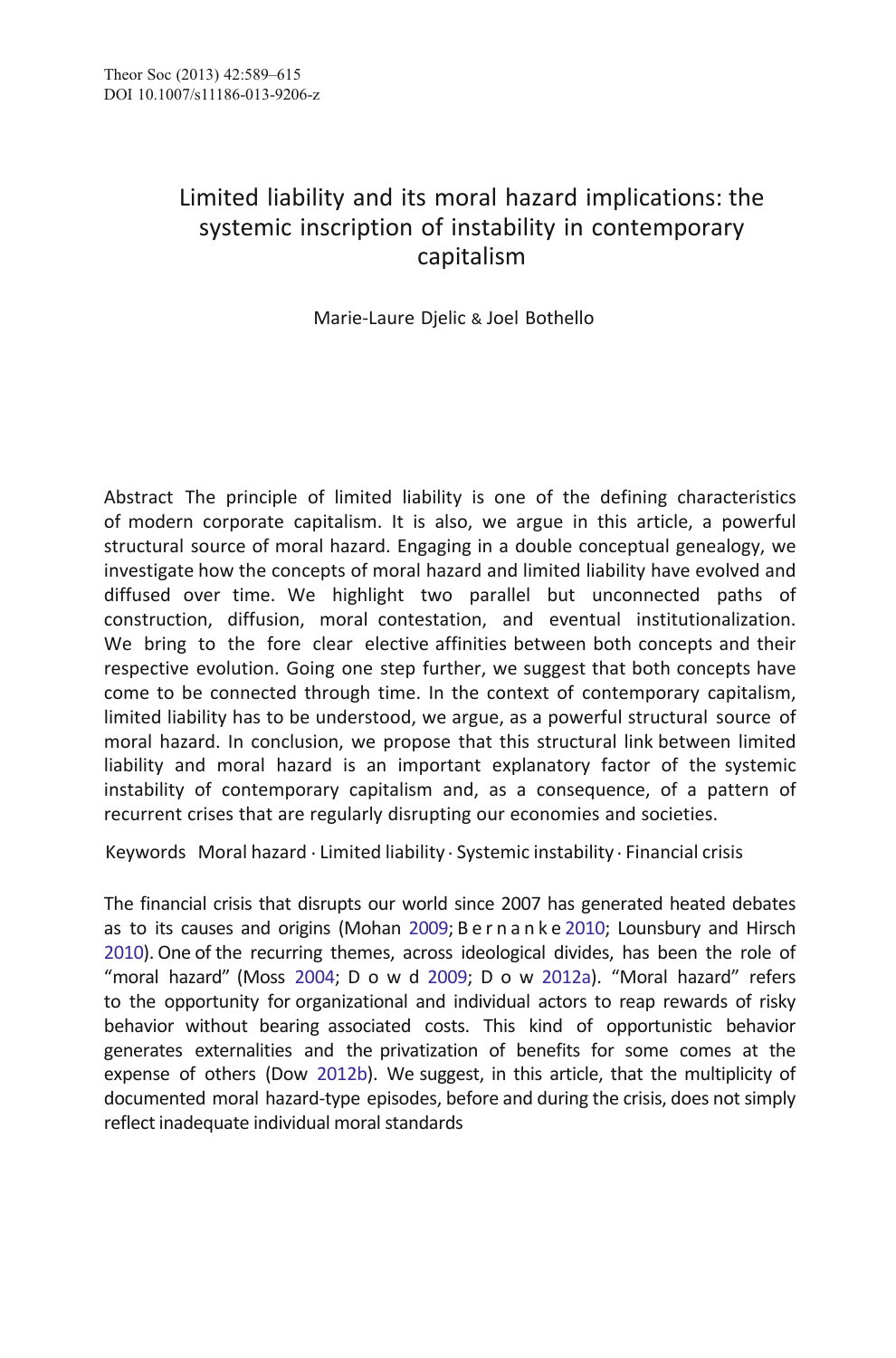(Dembe and Boden 2000). Nor does it correspond only to the contingencies of a particular period (Dowd 2009). We propose, instead, that it reveals a consequential structural characteristic of contemporary capitalism. Moral hazard is profoundly inscribed in modern capitalism, we argue, in particular through the widespread diffusion of the limited liability principle. Surprisingly, the inscription of this potent source of moral hazard at the heart of contemporary capitalism is rarely recognized or discussed.

To show the consequential but neglected connection between limited liability and moral hazard, we engage in a double exercise in conceptual genealogy (Foucault 1984; Palonen 2002). In the first section, we present conceptual genealogy as a method, underscoring in parallel the epistemological perspective that grounds such a methodological choice. The second section of the article engages with the concept of "moral hazard." We show the fluidity and plasticity of the concept through time, particularly since the beginning of the nineteenth century. The concept crystallized initially in the insurance domain but over time it diffused to other fields—morphing significantly in the process. We subsequently explore, in the third section, the concept of limited liability, tracing in broad strokes here again an historically fluid notion. Since the nineteenth century, limited liability has gone from being a rare privilege generating distrust to becoming the undisputed regime of responsibility in contemporary capitalism. In the discussion section, we draw parallels between those two genealogical exercises—showing clear elective affinities between both concepts and their respective evolution. Going one step further, we suggest that both concepts have come to be connected through time. In the context of contemporary capitalism, limited liability has to be understood, we argue, as a powerful source of moral hazard. This source of moral hazard is all the more powerful now that it is legally inscribed at the core of contemporary capitalism, within corporations and increasingly even with partnerships (in the form of Limited Liability Partnerships). In conclusion, we propose that this is highly consequential for the dynamics of contemporary capitalism. If limited liability has strong moral hazard implications and is a structural feature of contemporary capitalism, then instability is in fact systemically inscribed in contemporary capitalism. This systemic inscription of instability can help us explain, in turn, the recurrence and regularity of crises.

#### Conceptual genealogy: epistemology and methods

Conceptual genealogy is a "history of morals, ideals and metaphysical concepts." It is a history of successive "interpretations" pointing to different "systems of rules" and regimes of power (Foucault 1984, p. 86). Conceptual genealogy entails an "historical sociology of concept formation" (Somers 1995a, p. 115; Canguilhem [1966]1978; Foucault 1972; Hacking 1990). The epistemological conviction behind such an approach is not only that human activity is contextual and socially constructed but that activity, language, politics, and values are co-constitutive and co-evolving. Knowledge is not based on "timeless and essential secrets but … [is] fabricated in a piecemeal fashion" (Foucault 1984 p. 78). In this sense, it is decidedly historical, situated, and anthropomorphic (Foucault 1984, p. 90; Nietzsche and Commons 2006[1882]). Accordingly, words and concepts are not mere labels put on the "essence of things" but are "historical and cultural objects," "symbolic systems with their own histories and logics." Those "symbolic logics are themselves modalities of power and authority" (Somers 1995b, p. 232). Concepts are thus complex, multilevel, and multidimensional (Goertz 2005).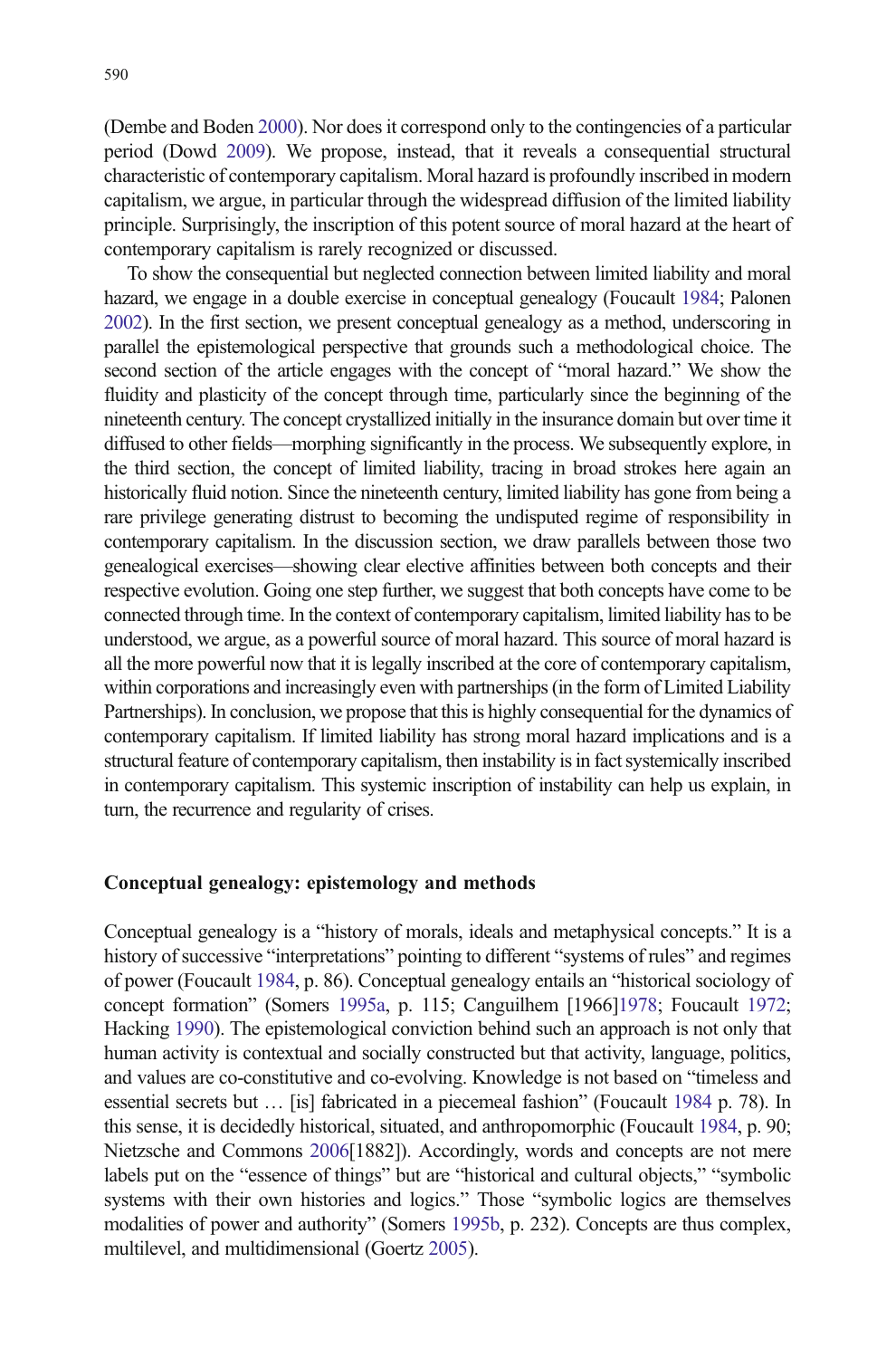This kind of epistemological conviction generates a responsibility for social scientists—that of "turning social science back on itself to examine the often takenfor-granted conceptual tools (and fundamental categories) of research" (Somers 1995a, p. 114). A naturalistic and a-historical use of concepts and notions places major limits on our understanding of social reality, with problems such as theoretical inadequacy, confusion in analysis, and dubious validity of the concepts used. In order really to "understand how we think and why we seem obliged to think in certain ways" (Hacking 1990, p. 362), we need to analyze concepts as being "words in their sites" (Somers 1995a, p. 113). A deeper understanding of concepts—in the Weberian sense of *verstehen*—hence "presupposes knowledge about the alternative interpretations of concepts that the historical agents had in their hands" (Palonen 2002). It consequentially implies the exploration of historical "sites" of meaning and the reconstruction of institutional settings, authority regimes, and meaning systems in which words and concepts form and evolve through time.

Conceptual genealogy (alternatively labeled conceptual history or the historical sociology of concept formation) has been gaining ground in most social sciences over the last two decades (Hampsher-Monk et al. 1998; Skinner 2002; Koselleck 2002; Palonen 2002). Scholars in different disciplines have used this methodological program to explore such fundamental categories and concepts as "agency" and "order" (Alexander 1982), the "person" (Carrithers et al. 1985), "structure" (Sewell 1992),"dependency" (Frazer and Gordon 1994),"civil society" (Somers 1995b),"sovereignty" (Bartelson 1995) or"poverty" (Mitchell 1992). Genealogical perspectives in general belong to the "reflexive" turn in social science (Woolgar 1988). This "reflexive" turn has come in reaction, over the past decades, to the dominance of normative and naturalistic approaches and methods so characteristic of the evolution of social sciences after 1945.

The work of "reflexivity" is "above all historical." It "challenges us to explore the historicity of our theoretical semantics … usually to discover that they themselves have histories of contestation, transformation, and social relationships" (Somers 1995a, p. 115). Hence, conceptual genealogy offers a particular kind of history, one that does not presuppose constants, uniformity, or unity. Instead, it embraces complexity, discontinuity, hazard, and instability to a great degree:

… to follow the complex course of descent is to maintain passing events in their proper dispersion; it is to identify the accidents, the minute deviations—or conversely, the complete reversals, the errors, the false appraisals, and the faulty calculations that gave birth to those things that continue to exist and have value for us (Foucault 1984, p. 81).

The empirical material used for a genealogical analysis is the same as that used by the historian. Most of the time, it is of a textual nature and includes both primary and secondary documents. Primary documents are all those texts produced in the period of a given conceptualization that have contributed in one way or another to shape and stabilize it—legal documents, encyclopedias and dictionaries, textbooks, pamphlets, scientific or technical "bibles" but also newspapers and various kinds of commentaries. Secondary documents are the work of commentators—historians or other analysts who later on came to discuss and account for a given conceptualization and its context.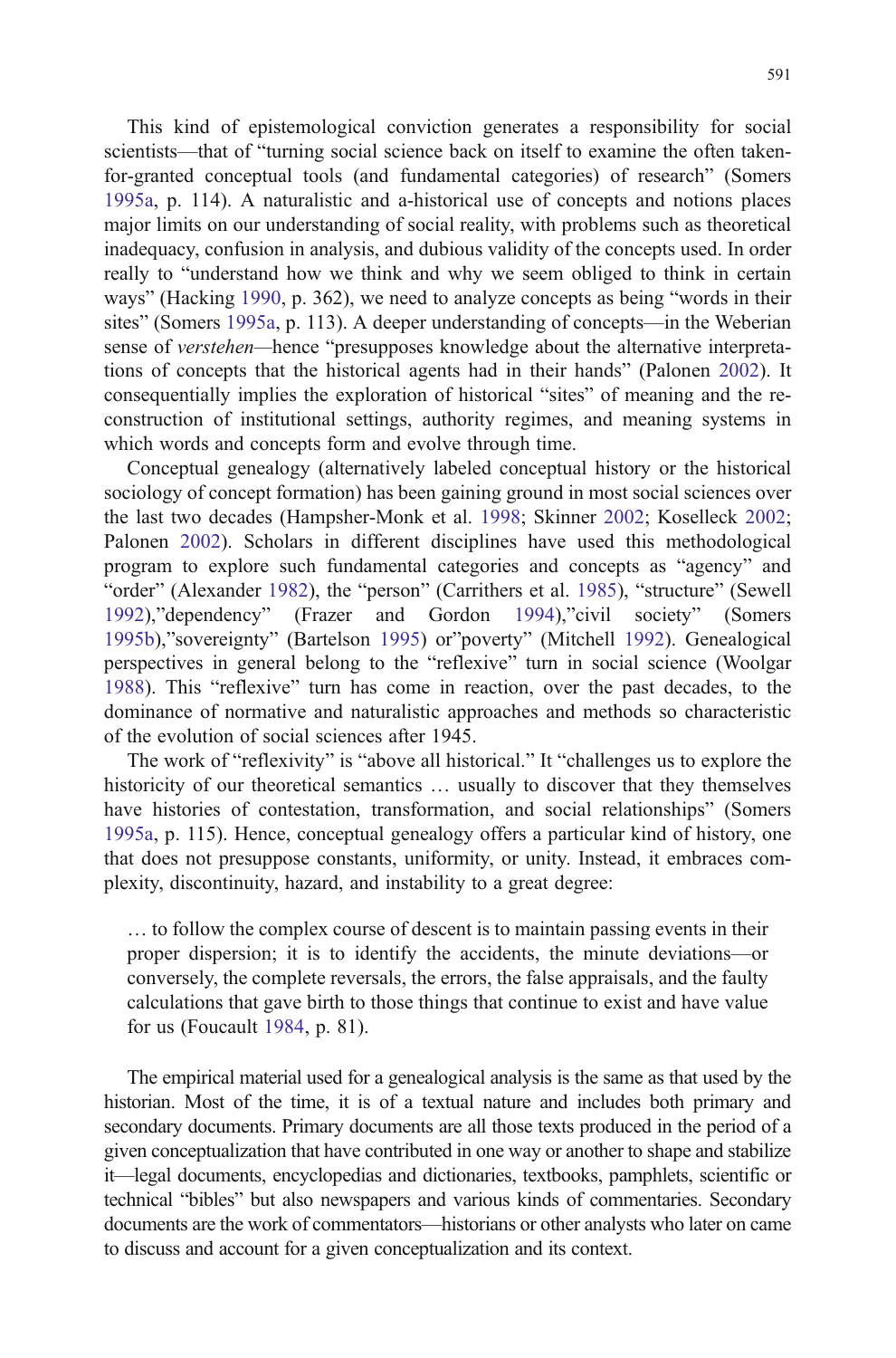In each of our two cases, we identify and focus on key historical moments when meanings can be shown to change (Skinner 2002). Hence, our analysis is not historically exhaustive but instead we select conceptual turning points or consequential "deviations" as deserving more attention. Concretely, doing a conceptual genealogy means that we "seek earlier conceptions" of a particular concept while "remaining attentive to what their authors were doing in using term and conception, in the context and as part of the traditions in which they did so" (Farr 2004, p. 10). In the end, a comprehensive tracing of the genealogical path of given concepts should

provide us with information about the full range of their meanings, types of documents that make use of them, disciplines in which they originate and disciplines in which they migrate (and) changes they undergo during migration (Cajvaneanu 2011, p. 35).

Conceptual genealogy can be performed backward or forward. A backward approach would start from the current understanding and meaning of a concept to recover, step-bystep, older and more contextualized meanings. We adopt here the more classical forward approach, moving from older, contextualized, meanings towards dominant contemporary ones. In the process, we try to uncover key patterns, events, and mechanisms that account for conceptual transformation. We start from the early nineteenth century insurance conceptualization of moral hazard and then proceed to explore a concurrent emergence in monetary policy, paying attention to the associated fluctuations in meaning. The next important step in the history of the concept of moral hazard is its value-neutralization by economists in the mid-twentieth century and its adoption by and adaptation to healthcare and welfare economics. With respect to limited liability, we start from Roman origins and underscore a peculiar and highly contextual meaning in those times. Then, we brush over a revival of limited liability in the Middle Ages associated with significant conceptual transformation. Moving closer to our times, we identify key turning points in the nineteenth century that account not only for consequential conceptual transformation but also for a much broader societal impact of the concept of limited liability ever since. Methodologically, the step we then take in our discussion section is more novel. Through systematic comparison of the two genealogies, we are able to underscore the emergence through time of elective affinities between the two concepts. This leads us, in the end, to argue that the two notions have become structurally connected over time in the particular form of capitalism that dominates our contemporary world and that this is having highly significant consequences.

#### Moral hazard—from moral fraud to rationality

As a general phenomenon, moral hazard can be defined as the "tendency of insurance protection to alter an individual's motive to prevent loss" (Shavell 1979, p. 541). More specifically, the presence of insurance or other forms of protection creates a disincentive to exercise caution with person and property, while increasing the proclivity to engage in careless or risk-seeking behavior.

Hazard originated as a dice game and was already mentioned in English texts in the fourteenth century. From the sixteenth century, the term became more generic and described any venture considered to be risky (Baker 1996, pp. 244–246). During the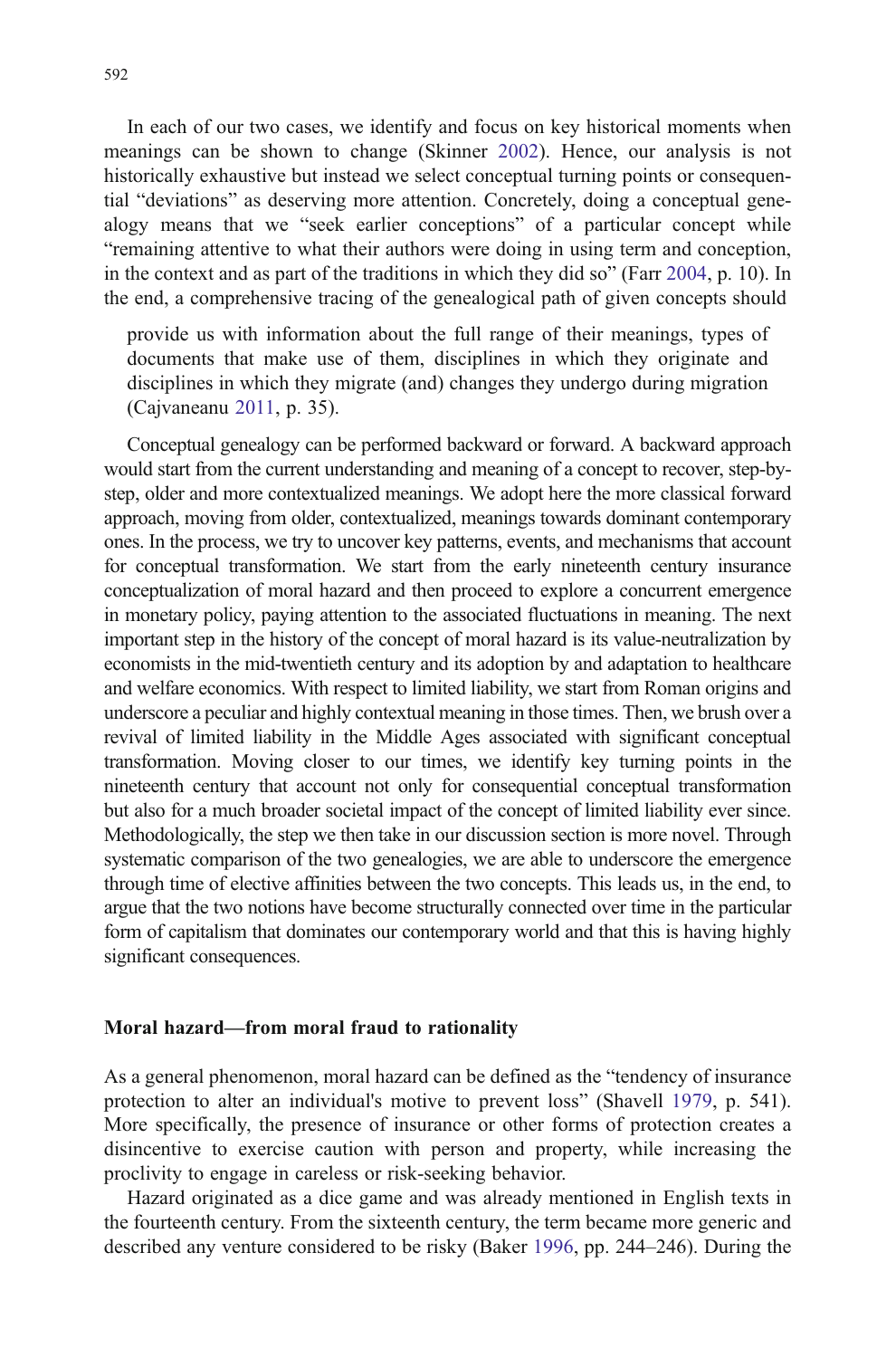Victorian era, the word "hazard" came to be associated with strong and negative moral connotations as it was then essentially synonymous with the Victorian vice of gambling (Baker 1996). The two words "moral" and "hazard" only came to be used together in the nineteenth century and by then only in two main areas—first the insurance industry and later monetary policy. Although initially separate, these two parallel paths subsequently converged in the mid-twentieth century, culminating into what can be labelled the "economic neutralization" of moral hazard. This period would also mark the beginning of the neo-liberal mobilization of moral hazard, as a means, in particular, to rationalize welfare policies.

#### Moral hazard and the insurance industry

In the insurance industry, the intuition of moral hazard (albeit not the word) can be traced back to the eleventh century, when the Charitable Brotherhood of Valenciennes stopped covering losses that resulted from the negligence of claimants (Moss 2004, p. 38). The Brotherhood was a mutual-aid society in Feudal France, where members (local craftsmen) vowed to "assist one another, under any circumstance, with advice, purse, and sword" (Funck-Bretano 1922). The leadership of the Brotherhood had realized that the availability of insurance reduced the exercise of caution. Although it would remain unlabelled for another century, by the 1700s conspicuous cases of fraud indicated that the behavior we would today call moral hazard had become a widespread phenomenon (Dembe and Boden 2000).

In the early nineteenth century, insurance companies appropriated the term "hazard" in its association with risk or chance in general. Hazard was used to describe any sort of risk relative to the insured. Additionally, hazards were already divided into events that could potentially cause damage (e.g., lightning), and conditions that would further exacerbate the damage (e.g., structures built of wood). Such classifications were created to anticipate risk better and thus adjust rates accordingly. Ostensibly, the term "hazard" was being dissociated from morality overtones, with a more de-personalized definition better suited to the probabilistic purposes of insurance assessment. These calculations were becoming, in the nineteenth century, the "intellectual cornerstone of the insurance enterprise" (Baker 1996, p. 246).

By the mid-nineteenth century the scope of private and social insurance systems had expanded considerably, mainly as the result of economic growth, increasing urbanization, deeper actuarial knowledge, and aggressive marketing techniques and pricing policies (Zelizer 1979, pp. 10–26). While there were fewer than a hundred policies in place in the entire United States at the turn of the nineteenth century, by 1844 a single company could issue 796 policies in 19 months of operation (Zelizer 1979, p. 1). Growth of the British insurance industry was even more impressive: By 1859 British firms collected estimated annual premiums of \$30 million, compared to \$7 million in the United States (Zelizer 1979, p. 35). This expansion spilled over into Prussia and in April 1854, a law empowered local authorities to require dependent workpeople to join benefit (insurance) societies (Dawson 1912, p. 6). France was the only country during this period that did not experience the growth of the private insurance enterprise, as it was considered to be "repugnant to French sensitivity" (Zelizer 1979, p. 35).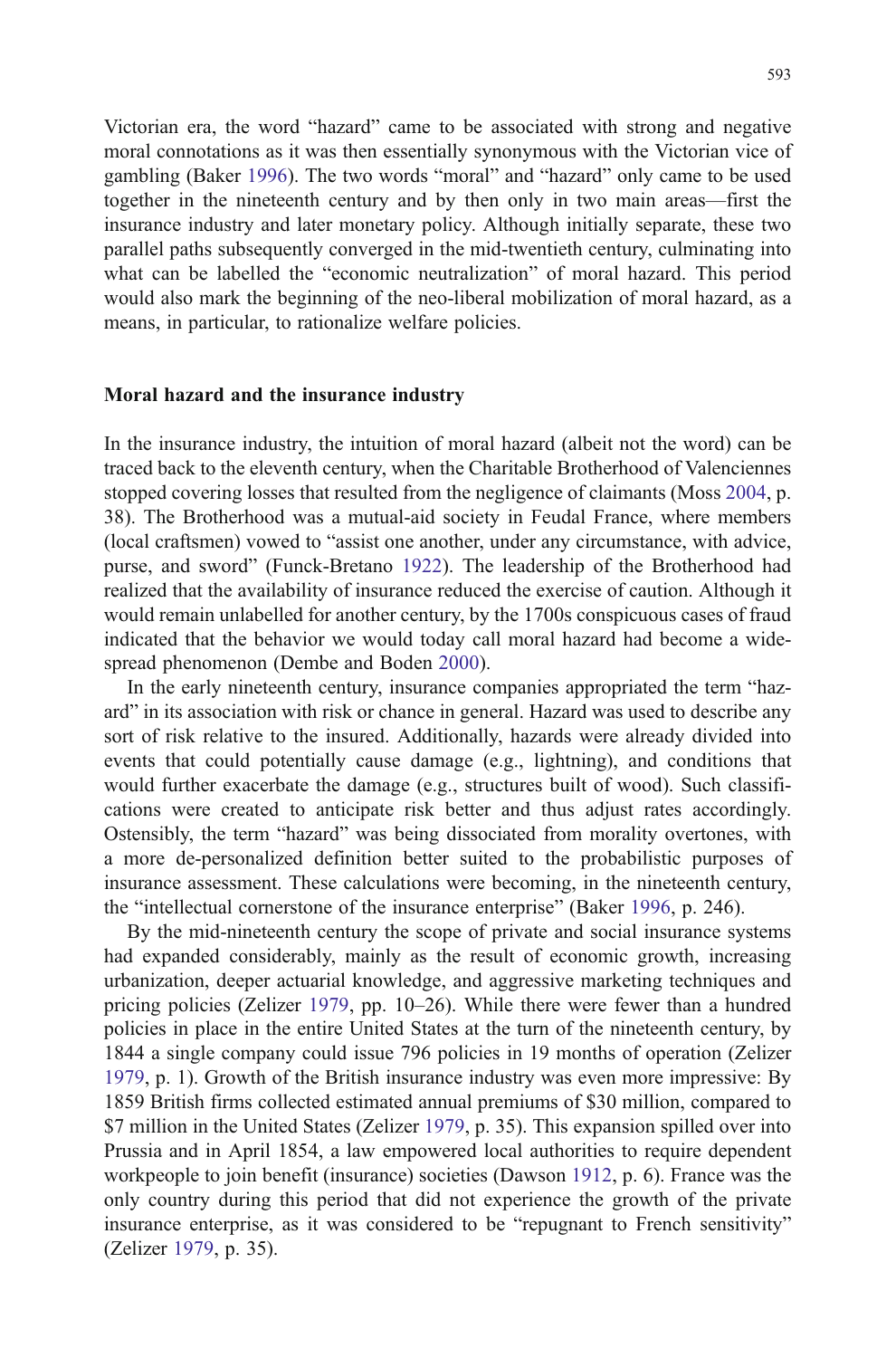The astonishing expansion of the insurance enterprise came with equally remarkable specifications of insurable characteristics, including the notion of "hazard." The elaboration of this latter notion was particularly important, as pervasive coverage resulted in increasing fraud (Murphy 2010). This trend combined with Christian apprehension about the growth of insurance to explain a focus, in the second half of the nineteenth century, on the moral dimension of hazard and insurance (Zelizer 1979; Daston 1987; Clark 2002). Insurers introduced the moral dimension into their classifications, labeling explicitly the risks associated with immorality. In particular, the 1862 text of Arthur C. Ducat symbolized this reorientation. Bringing the two words together, this text de facto created a new compound word—moral hazard.<sup>1</sup> Conscious acts including fraud, arson, and malingery were identified and classified as moral hazards, as were behaviors that heightened the probability of loss, such as misrepresentation, negligence, poor business practices, and overinsurance (Ducat 1862: pp. 164–165; Campbell 1902; Rubinow 1913). Moral hazard could result from situations of temptation as much as from personal predisposition and, often, from a combination (Ætna Guide 1867; Baker 1996).

By the turn of the twentieth century, moral hazard had become a well-defined feature of the insurance industry and literature. More importantly, moral hazard remained framed in fundamentally ethical terms even when circumstances seemed to create or increase "temptation." Persons of "questionable character" were to be denied insurance outright, not simply charged higher premiums. Such risks were deemed outside the scope of insurance and identified, in practice, by rule of thumb following conventional definitions of morality (Griswold 1868; Baker 2000). This manichean perspective led to an increasingly narrow definition of moral hazard. In his book, Risk as an Economic Factor (1895), John Haynes argued that moral hazard should only apply to intentional acts. In contrast to Ducat, he excluded negligence. This book would be quite influential and, in time, insurance texts were using two different terms. Moral hazard implied intentionality while morale hazard indicated unintentional carelessness (Mowbray and Blanchard 1955; Heimer 1989). Thus, moral hazard became commonly accepted in the first half of the twentieth century as reflecting consciously and intentionally immoral behavior.

#### Monetary policy and "lenders of last resort"

While moral hazard was shaping the insurance industry, the notion also developed in parallel within the financial and monetary sphere in England. In the early eighteenth century already, moral hazard was identified (but not labelled) as a risk associated with monetary policy. The concern was related to infusion of liquidity during periods of crisis. This type of intervention played the role of quasi-insurance and banks would be encouraged to take risks if they were likely to be rescued in periods of crisis (Humphrey and Keleher 1984; Moore 1999). Although the term "moral hazard" would not be coined by insurers for another half century, the underlying notion was clearly associated, in the financial sphere, with the institutionalization of this "lender

 $1$  Compound words can be closed, hyphenated or open."Moral hazard" is an open compound word (like"ice cream").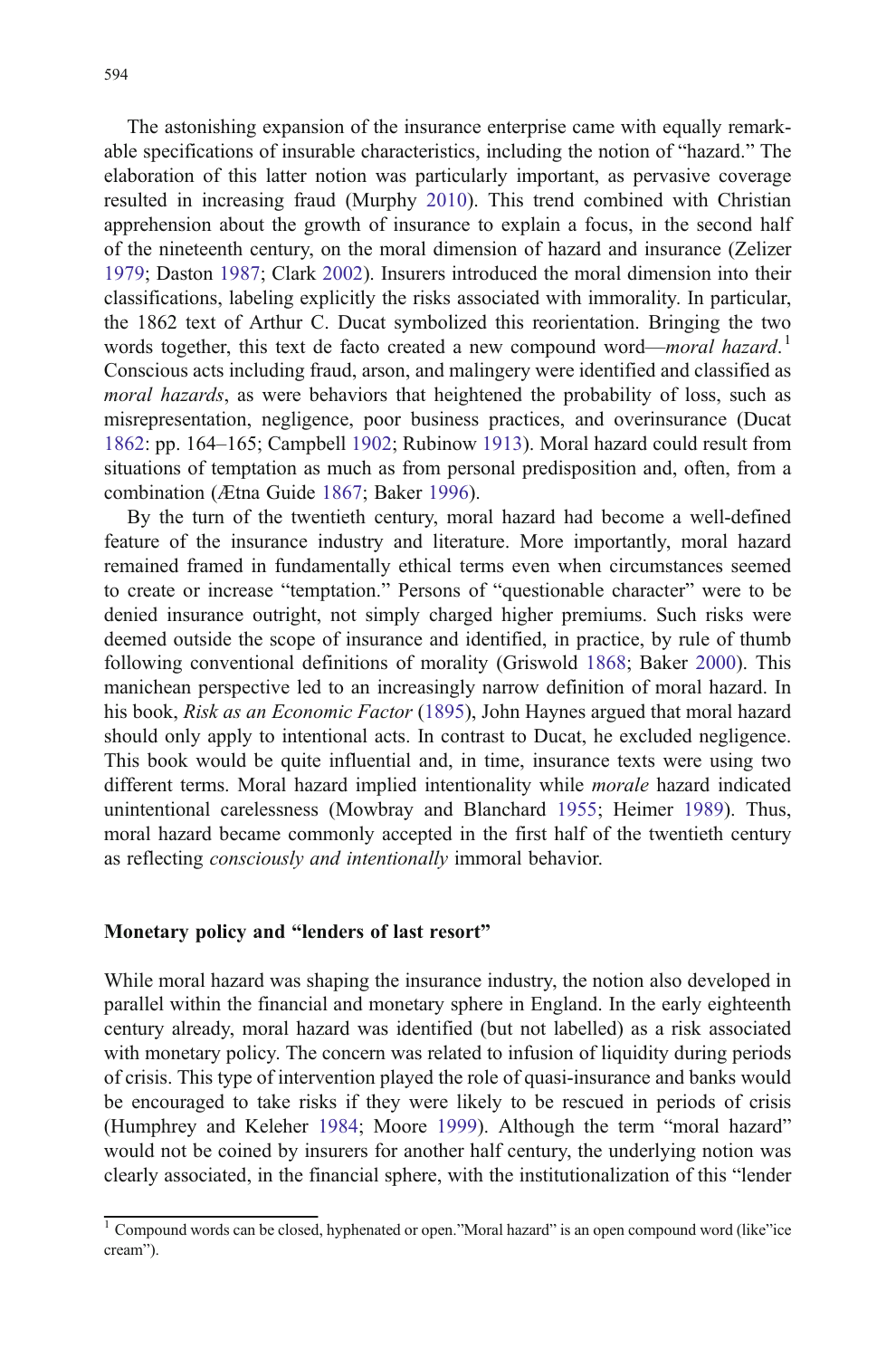of last resort" function, a term attributed to English merchant banker turned Member of Parliament, Henry Thornton (Thornton 1802).

In principle, private actors could be "lenders of last resort" (LLR) and historically they were. Yet the English Usury Act, in 1660, restricted the interest private lenders could charge, thus creating a real disincentive for these lenders to provide required liquidities during subsequent periods of crisis. The function did not disappear, though, but was progressively transferred to state or state-sponsored organizations, in the case of England to the Bank of England.<sup>2</sup> It is a historical irony that anti-usury legislation was meant to prevent the perceived moral abuse associated with exorbitant interest rates (Bentham 1787), as such laws would inadvertently create another moral dilemma of an entirely different kind. In the late eighteenth century in England, the Bank of England provided almost any amount of liquidity to private banks "with little difficulty, expense or delay" (Thornton 1802, p. 38; Goodhart 1999), generating serious moral hazard concerns. Thornton in particular was worried about the moral hazard consequences of an infusion of liquidities by the Bank of England to prevent bank runs (Thornton 1802). He remarked that any state support would set a dangerous precedent for future crises and as such advised against institutionalizing the state as a formal lender of last resort.

The risk of moral hazard was taken seriously, as evidenced by the passing of the Bank Charter Act of 1844. Among other things, the act was intended to impair the LLR powers of the Bank of England, effectively preventing it from intervening in financial crises (Fetter 1978). However, three ensuing crises, in 1847, 1857, and 1866, were of such severity that the government suspended the Bank Act in order to intervene (Humphrey and Keleher 1984). Debates around the Bank Charter Act and its modification remained intense throughout the nineteenth century, with Herbert Spencer warning that "[t]he ultimate result of shielding man from the effects of folly is to people the world with fools" (Spencer 1878). Yet the most potent argument for the LLR was developed by a British businessman named Walter Bagehot. In Lombard Street, Bagehot departed from the "hands-off" approach of Thornton (Bagehot 1873), calling for the formalization of lending to avoid financial collapse, albeit at a stiff penalty rate to prevent moral hazard. Lombard Street was so influential that thereafter the provision of liquidity during crises by the Bank of England "became a near orthodoxy among English financial commentators and economists" (Moore 1999, p. 449). The practice of a state-sponsored LLR function became institutionalized and by extension moral hazard was systemically inscribed in the financial and monetary sphere. Effectively, this function acted as insurance, "test[ing] the moral character of those agents who have an incentive to alter their behaviour once an elastic supply of liquid funds is offered" (Moore 1999, p. 444).

The idea and practice soon spread to other countries in Europe but also to North and Latin America. With respect to the United States, although the Federal Reserve was not established until 1913 (Eichengreen 1998, p. 47), individual states and a number of private insurance regimes provided deposit insurance beginning from 1829 (Golembe 1960). These "self-imposed regulations and mutual monitoring kept members of the privately established coalitions from 'free riding' on the collective insurance" (Calomiris 1990), and they were quite effective in some states. Yet the

<sup>&</sup>lt;sup>2</sup> In the United States, this transfer happened later. During the 1913 panic, before the creation of the Federal Reserve Bank, the Bank of JP Morgan still famously played the role of LLR.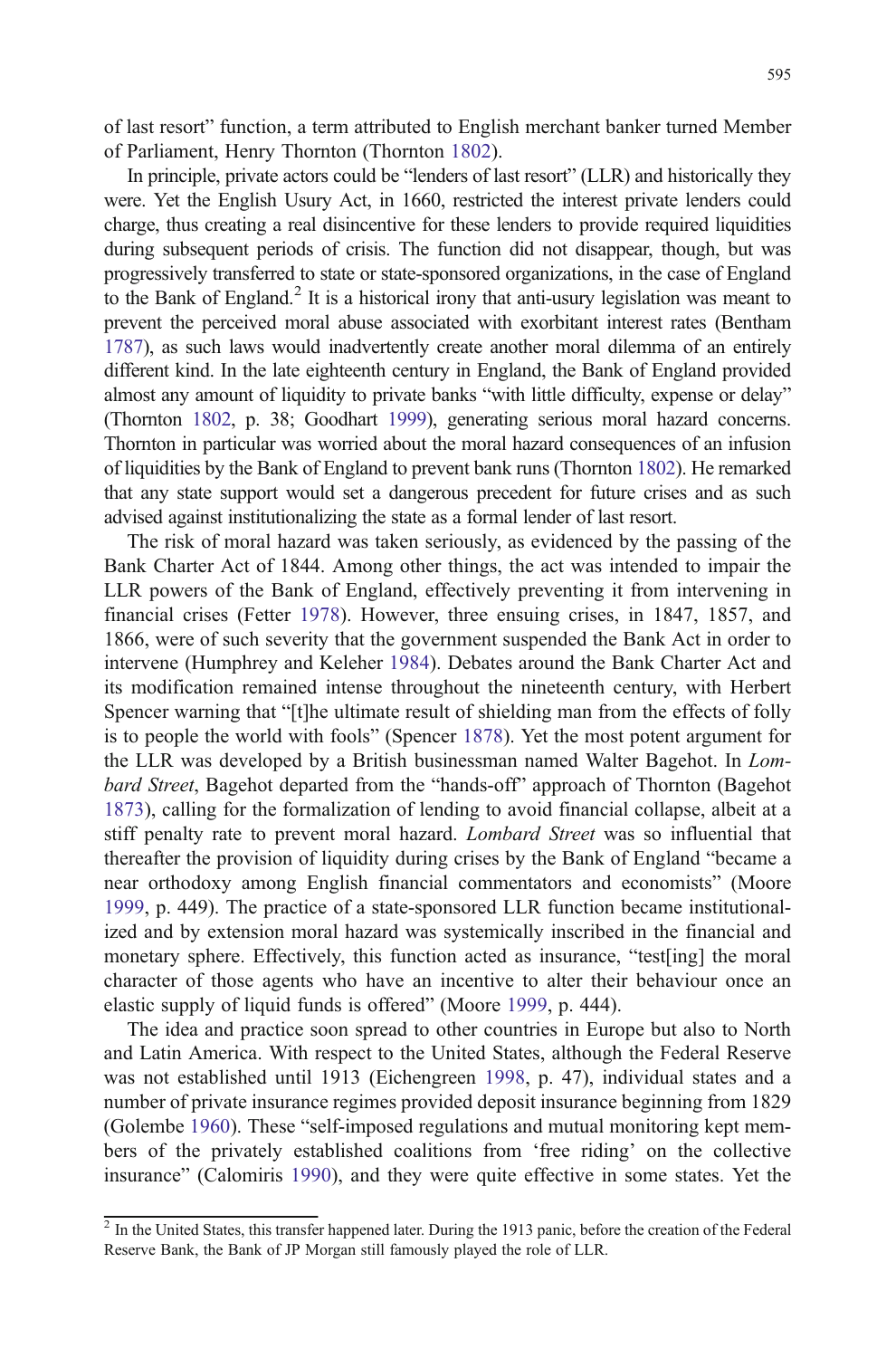subsequent establishment of a central bank eventually legitimized the LLR facility and has since been cited as the reason why "no financial crisis has occurred in the United States since 1933 and none in the United Kingdom since 1866"<sup>3</sup> (Broda and Levy Yeyati 2003).

Today, the LLR function is typically fulfilled by state organizations or public agencies acting through deposit insurance programs. In the United States, the Federal Reserve Bank acts through the Federal Deposit Insurance Corporation (FDIC) and the Bank of England through the Financial Services Compensation Scheme (FSCS). To benefit from these schemes, private banks have to adhere to a set of capital and liquidity requirements (Calomiris 1990). These requirements generate costs, whether in the form of auditing expenses (Merton 1978) or in the form of opportunity costs associated with maintaining reserves (Laeven and Majnoni 2003). Cumulatively, these form "subscription costs" that are in fact very similar to insurance premiums. Indeed, the entire LLR facility is considered by some to be no different from other types of insurance schemes (Freixas et al. 2000).

The LLR function, though, has a moral hazard potential that goes well beyond that of most classical insurance schemes (Calomiris 1990; Sleet and Smith 2000). This is due, mostly, to the size of financial institutions. During crises, the collapse of a major bank may devastate an economy. This "too big to fail" predicament implies and even requires decisive intervention by the state—even in some cases when deposits are uninsured (Stern and Feldman 2004). Some countries attempt to mitigate the problem by imposing stricter constraints on their deposit insurance programs. The Canadian Deposit Insurance Corporation (CDIC), for example, has stringent policies for subscribers, including strict limits on leverage and even stricter limits on unconventional investments such as subprime mortgages (Brean et al. 2011). Deposits in mutual funds, stocks, and foreign currencies are not covered. These rules are meant to restrict deposit insurance to low-risk investments, and hence to limit speculation and reduce ensuing moral hazard.

The LLR dilemma, furthermore, also plays out at the international level. The International Monetary Fund (IMF) or the International Bank for Reconstruction and Development (IBRD), for example, regularly fulfill the LLR function at the international level. Some empirical studies indicate that the possibility of LLR intervention at the international level has the demonstrated effect of significantly increasing direct moral hazard<sup>4</sup> (Dreher and Vaubel 2004; Vaubel 1983). But studies arguing along this line are rare. The dominant discourse, instead, points to an increasing need for LLR facilities at the international level, with little preoccupation for associated moral hazard consequences (e.g., Fischer 1999; Cordella and Yeyati 2003; Rochet and Vives 2004).

<sup>&</sup>lt;sup>3</sup> This is clearly contingent on the definition of "crisis," although Broda and Levy-Yeyati seem to mean fullscale panic akin to the Great Depression. Furthermore, Broda and Levy Yeyati (2003) were writing before the more recent episode of financial turmoil.

<sup>&</sup>lt;sup>4</sup> The authors identify "direct moral hazard" as affecting the behavior of the direct recipients of insurance payments—the governments of the member states. This ought to be distinguished from "indirect moral hazard" effects on the lending behavior of their creditors, i.e., the "bail-out" of foreign banks, etc. (Dreher and Vaubel 2004).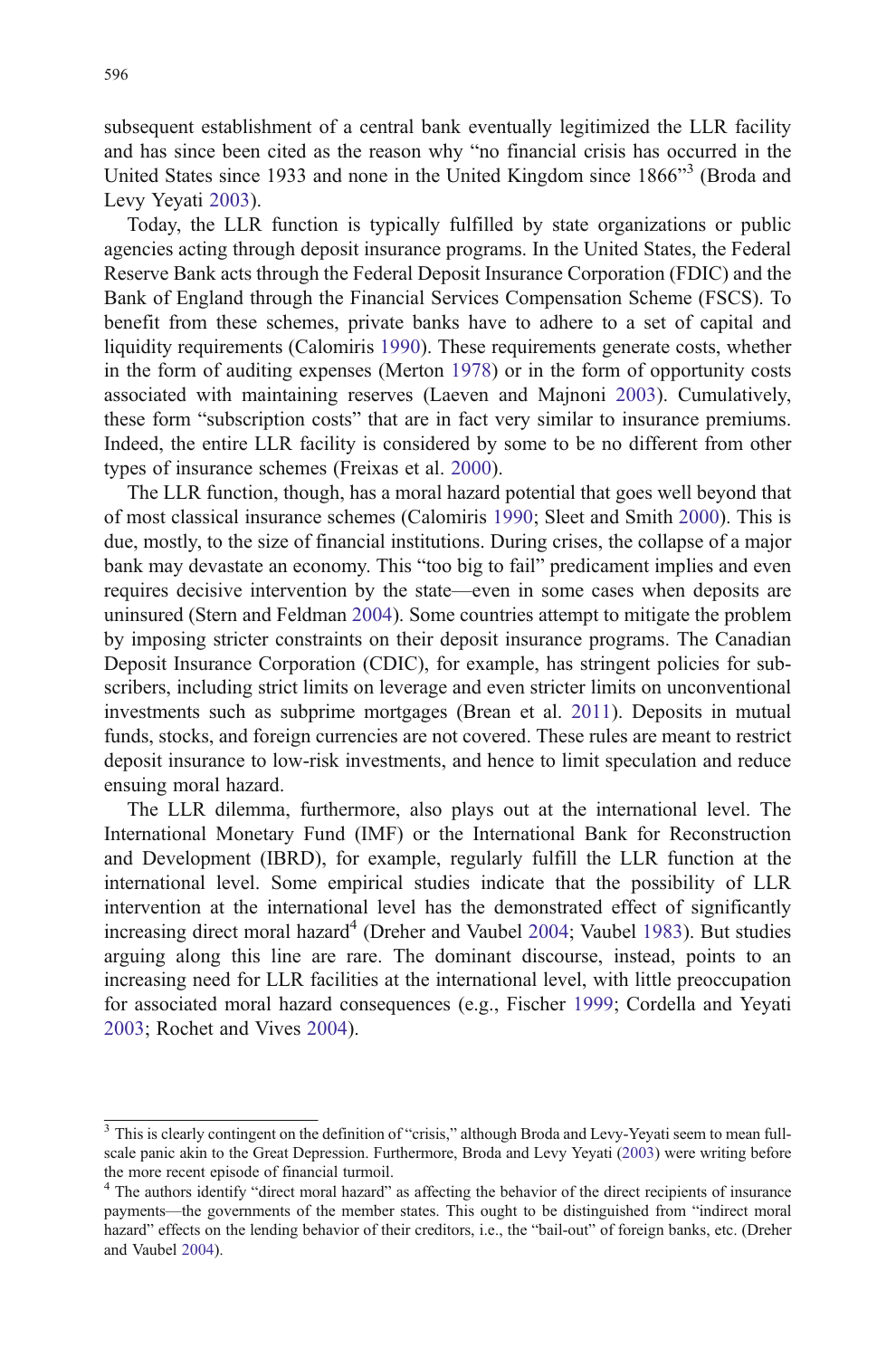This profound institutionalization of the LLR function in the financial and monetary sphere, in spite of its dramatic moral hazard implications, stands in stark contrast, as we show below, to what has happened in the welfare and social insurance arena.

#### Economic neutralization and neoliberal reinterpretation

In 1963, the economist Kenneth Arrow published an article entitled, "Uncertainty and the Welfare Economics of Medical Care," which marked the beginning of a profound transformation in debates around moral hazard.<sup>5</sup> Drawing upon the insurance literature, Arrow inferred that medical insurance would generate two types of moral hazard behavior. First, there would be an increase in the use of services altogether. Second, insured individuals would choose their physician based on his or her willingness to use expensive medical services thus driving up the overall price for those services (Arrow 1963). According to him, though, moral hazard implications did not "alter the case for the creation of a much wider class of insurance policies than now exists," as "the welfare case for insurance of all sorts is overwhelming" (Arrow 1963, p. 945). To make this argument, Arrow appeared to have drawn inspiration from Bagehot, asserting that "the government should undertake insurance where the market, for whatever reason, has failed to emerge" (Arrow 1963, p. 961). In a sense, this article represented a convergence of the insurance and monetary policy interpretations, turning moral hazard in the process into a more universal phenomenon.

Arrow's article stimulated debate among economists and it was cited as "the single most influential neoclassical treatment" of medical care (Starr 1982, p. 225). The most significant impact of the article, though, was that it contributed to change the perception of moral hazard. By legitimizing moral hazard as rational behavior, Arrow triggered a paradigm shift that would effectively neutralize the ethical dimension of the term (Dow 2012b). The 1963 article and the debates it generated effectively catalyzed a transformation of moral hazard into a distinctly amoral concept.

One response in particular, authored by Mark V. Pauly, was instrumental in normalizing and neutralizing moral hazard. Pauly started by asserting that the problem of moral hazard in insurance had, "in fact, little to do with morality, but [could] be analyzed with orthodox economics tools" (Pauly 1968). He further proposed that rational economic agents were legitimated in using excess medical care when the costs were spread out over a large group. His conclusion was that Arrow's prescription of government insurance was nonoptimal and highly problematic. In the process, the value-neutral language of economics subsumed the moral rhetoric that had hitherto characterized the insurance literature (Dembe and Boden 2000). The "temptation" of insurance became the "incentive" of economics (Baker 1996). Pauly's commentary was well received, and became cited as the "single most influential article in the health economics literature" (Nyman 2003, p. 9).

Arrow wrote a rebuttal, praising Pauly for enriching moral hazard while lambasting his suggestion that rational economic behavior and moral perfidy were mutually exclusive categories (Arrow 1968). In an apparent attempt to salvage the value-ladden dimension of moral hazard (Laffont and Martimort 2002, p. 19), Arrow observed that every principal-agent relationship had the potential for agent deviation.

<sup>&</sup>lt;sup>5</sup> Jacques Drèze (1961) had already applied economic tools to study moral hazard just two years earlier, yet Arrow's article was clearly the more influential.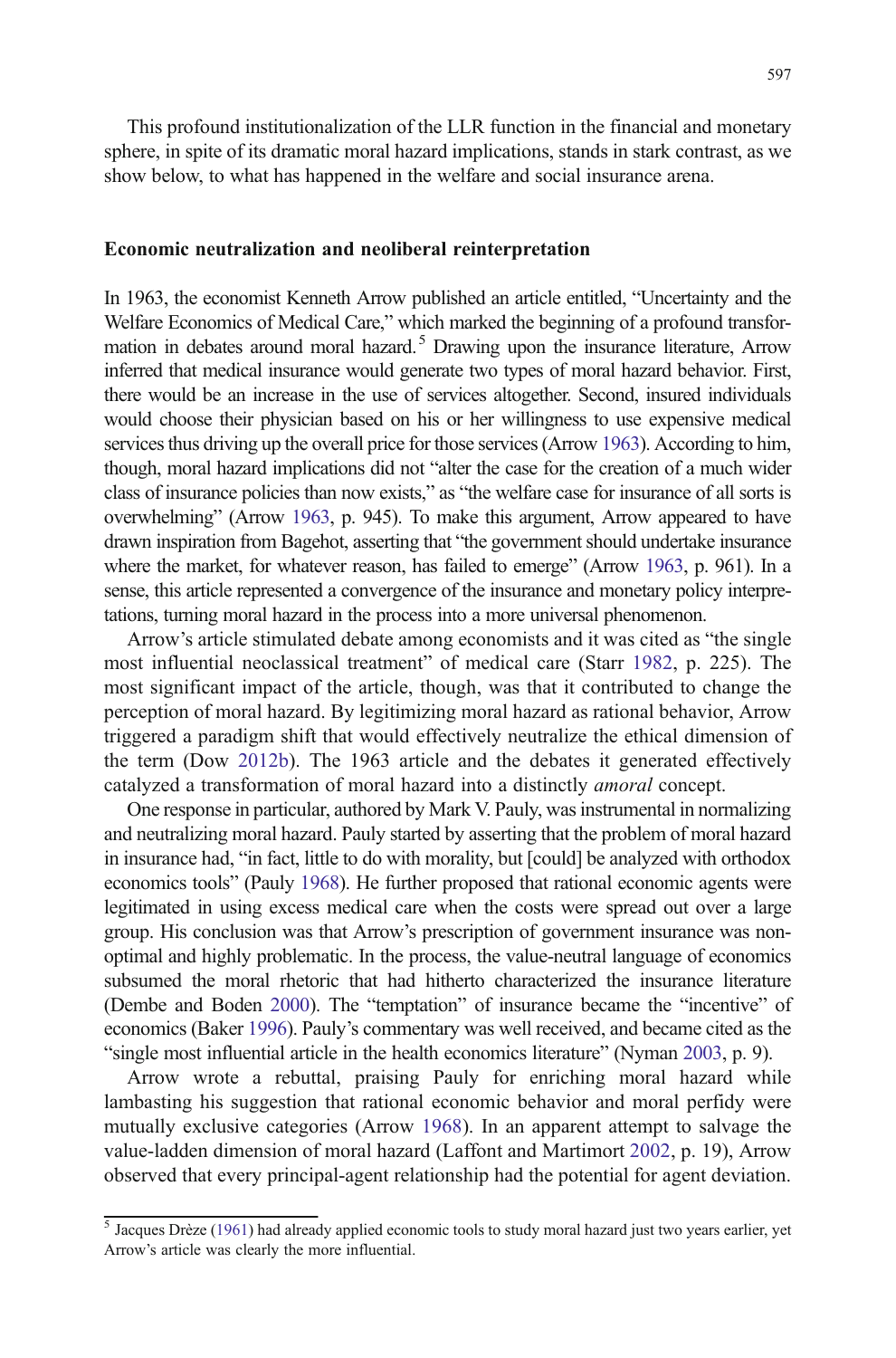However, he argued it would be cumbersome or even unfeasible to take out insurance always against the agent's ability to perform well. Arrow concluded with the rather noble sentiment that a successful economic system required a certain amount of trust (Arrow 1968). Despite this poignant response, Arrow's initial publication and its early interpretations would come to represent a historical turning point in discussions on moral hazard, one that would irrevocably neutralize the term. Subsequent research in economics would not simply institutionalize the newly neutralized term, but would also expand the scope to cover any principal-agent relationship (see Jensen and Meckling 1976; Hölmstrom 1979; Stiglitz 1983).

Another significant event during the mid-twentieth century was the mobilization of moral hazard within the legal and policy debate (Baker 1996, p. 267). Arrow advocated government supplied insurance wherever the market failed to emerge, and as discussed earlier, state-sponsored LLR had already been institutionalized by then. Yet the universalization of moral hazard would have dramatically different results for social welfare. More specifically, the rationalization of moral hazard was mobilized by proponents of neoliberalism, who argued that state sponsored insurance schemes created unnecessary and unwanted forms of moral hazard (McCluskey 2003). Areas such as social security, healthcare, unemployment insurance, and workers' compensation all became important battlegrounds (Moss 2004). Neoliberals advocated social welfare restrictions all around as "a matter of sensible science rather than contentious politics or moral dictate" (McCluskey 2005, p. 193) and as an "instrument to police moral hazard" (Kvist and Pedersen 2007, p. 207). This position stood in stark contrast indeed to the institutionalization of moral hazard within the sphere of finance and monetarism, where it was apparently acceptable to have statesponsored "lending of last resort."

When it comes to healthcare and welfare provisions, the mobilization of moral hazard has had significant policy implications. As an example, in the United States, the AFDC (Aid to Families with Dependent Children) was a federal program developed in the 1970s providing income support for single parent families in poverty. By the end of the twentieth century, it was denounced as a "prominent symbol of social pathology inimical to good citizenship" and dismantled in 1996 (McCluskey 2003, p. 800). In the same vein, workers' compensation programs became a target for neoliberal policy makers. As presidential candidate, Ronald Reagan vowed to eliminate the Occupational Safety and Health Act (OSHA), and two decades later, George W. Bush succeeded in establishing a moratorium on any new "economically significant" regulations (Owens 2004). With respect to healthcare, the concern with moral hazard has played an even more direct role. Six attempts to establish a universal healthcare system in the United States during the twentieth century were all thwarted because of the presumed associated threat of moral hazard (Gladwell 2005). In the 2004 Presidential Economic Report, this concern was specifically discussed as a reason for the creation of the "Health Savings Account," a program that would require consumers to contribute to their own healthcare. In effect, this would aim to reduce moral hazard by making "the insured a little bit more like the uninsured" (Gladwell 2005). As these examples all show, neoliberal economists essentially understood the beneficiary of social welfare to be a rational homo economicus, maximizing consumption of benefits. The contrast is striking between this perspective in the welfare sphere and the particular take on moral hazard that was dominant within the financial community as the last crisis unfolded.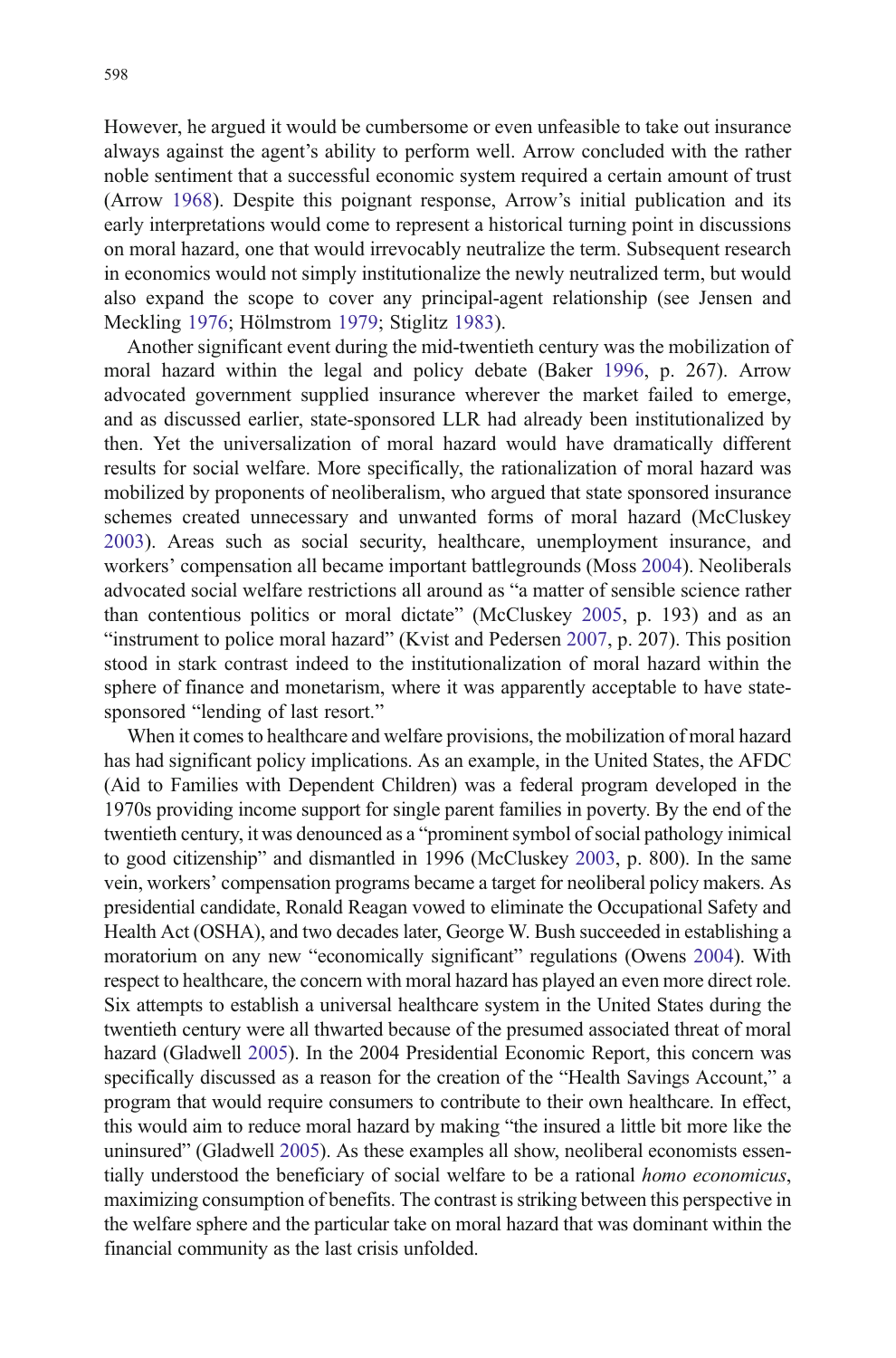#### Limited liability—from dangerous privilege to legal norm

Limited liability is today a legal concept used in commercial law to indicate that a person is personally liable, in the context of a given venture, only to a fixed amount. In principle this amount could vary, although it generally corresponds to the value of the investment. This contrasts with unlimited liability, when involvement in a particular venture implies full liability to the extent of one's personal or even family wealth.

In contemporary contractual societies, the notion of liability has essentially a financial and mostly neutral connotation. Liability, whether limited or unlimited, is envisioned only in relation to the debts and obligations incurred through a given venture. Not so long ago, though, and still well into the nineteenth century, debates and discussions revealed a broader meaning of liability with profoundly moral connotations. Liability—whether limited or unlimited—went well beyond the debts or financial obligations associated with a venture. There was a sense in which liability was also about a personal moral responsibility connected to the behavior of a collective (the firm) and its engagement with others (collectives or individuals). Hence, the opposition between limited and unlimited liability was in that context also a debate on whether such personal, moral responsibility could be reduced to simple monetary value.

#### Limited liability and Roman origins

The principle of limited liability first appeared in Roman law. Dependent individuals (personae alieno juri subjectae—"persons" subject to the jurisdiction of another") could not own property. This applied to slaves, family members (wives, daughters, dependent sons) and in some cases also to free men who were in a position of dependency (*cliens*). In Roman law, only citizens had legal personhood and this came with full and unlimited responsibility. The *pater familias* was the symbol of legal personhood—being *sui juris* ("under his own jurisdiction") and registered in the census as full capita ("head" or "citizen"). This condition came with its rights and duties and meant, in particular, unlimited liability in business undertakings (Duff 1938). Until the fourth century BC, creditors could even kill or sell into slavery a debtor with legal personality who failed to pay. This right, which implied an extreme form of unlimited liability indeed, was finally abolished in 326 BCA. By contrast, those individuals who were not full *capita* – and hence were, legally, non-persons—could neither own property nor enter into contracts. Neither could they be held liable. In principle and in law until the second century BC, this meant that transactions by dependents could not generate "enforceable obligations to the disadvantage of the *pater familias*." The latter "could only acquire rights but not incur debts from business activities of his family members" (Abatino et al. 2011, p. 11).

Interestingly, this did not prevent dependents from doing business. The mechanism allowing this was the *peculium*—a sum that the *pater familias* granted to dependents for them to use in a particular venture. This was one of the first—if not the first—instance in history of a "de-personalization" of business. Business was de-personalized by "making a non-person (slave or dependent) the center of attribution for the company" (Abatino et al. 2011, p. 5). Arguably, the responsibility "void" made business through peculia an attractive alternative. The *pater familias* was better off divesting his liability through the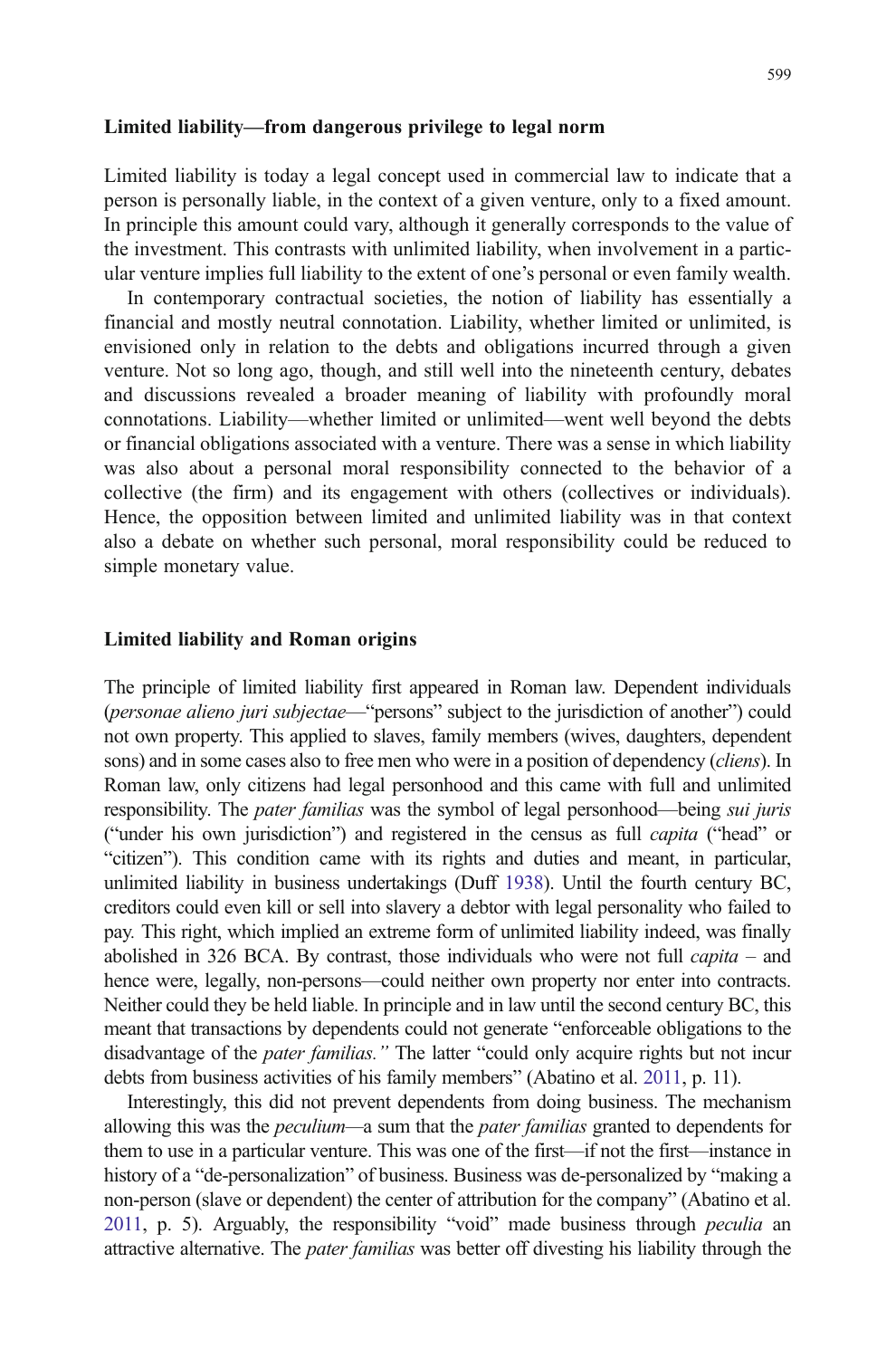delegation of business ventures to his dependents—slaves or sons. This responsibility void did not go long unnoticed, and from the second century BC Roman magistrates worked step-by step, through case law, to remedy this situation (Micolier 1932; Duff 1938; Aubert 1994; Abatino et al. 2011). Limited liability was born in the process as a mechanism to expand the liability of the *pater familias* to business undertakings initiated through the peculium mechanism. In this sense, it is interesting to note that the principle of limited liability was born as a legal mechanism to increase overall the liability of citizens. Although in most cases, liability was limited to the value of the peculium (Perrott 1982; Hillman 1997), some provisions increased liability in those situations where the *pater* familias could be shown to be actively involved in the venture (Földi 1996; Abatino et al. 2011, p. 13). $^{6}$ 

The combination of delegation with limited liability, characteristic of this evolution of Roman law, proved ultimately quite successful. In the following centuries, business ventures through the peculium mechanism prospered (Malmendier 2010). Complex combinations emerged where free citizens would jointly delegate business through (a) co-owned slave(s) who worked through a co-financed peculium (Micolier 1932; Abatino et al. 2011). In parallel, the societas publicanorum flourished during the last two centuries BCA. These legal collectives carried out different kinds of public or "common good"' tasks and works, such as feeding Roman geese, building and maintaining temples, and collecting taxes. Outside investors could acquire shares in those undertakings that were run by the major partners (*socii*) without becoming partners themselves. Those *participes* or adfines had no place or role in management but in counterpart, they were not legally liable beyond the amount they had invested (Malmendier 2009). This integration of a collective legal structure with both limited and unlimited liability could arguably be seen to announce the medieval *commenda* form. But before it could be reborn in different guise, the *societas publicanorum* went through institutional demise, as a legal form, during the Roman Empire (Malmendier 2010; Badian 1972).

#### Limited liability and the commenda structure

The expansion of trade in early medieval Europe (twelfth to thirteenth century) was initially associated with unlimited liability as a useful mechanism for building trust in distant territories (Weber 2003[1891]; Lopez and Raymond 1955; Guerra-Medici 1982). This liability principle could be traced back to resilient local traditions in the Longobardi regions of Italy (everything but Papal territories). There, all members of a family group were "jointly liable without limits for all debts arising out of contract or crime undertaken by any member of that group" (Guerra-Medici 1982, p. 123). The compagna was the legal form bringing partners together under joint and unlimited liability.<sup>7</sup> Connecting economic, social, and family honor, the *compagna* was the dominant legal frame for the development of wealth in areas such as Pisa or Firenze before and during the Medici period (Sapori 1955). Later on, the compagna would

 $6$  In situations of ignorantia (ignorance) or scientia (simple knowledge) the master's liability was limited to the *peculium*. In the situation of *Voluntas* (the master consenting willingly to the dependent's transactions), creditors could go after the master's wealth beyond the value of the *peculium* (Abatino et al. 2009, p. 14). <sup>7</sup> The term comes from the latin word *cumpanis* that stood for "those that eat the same bread."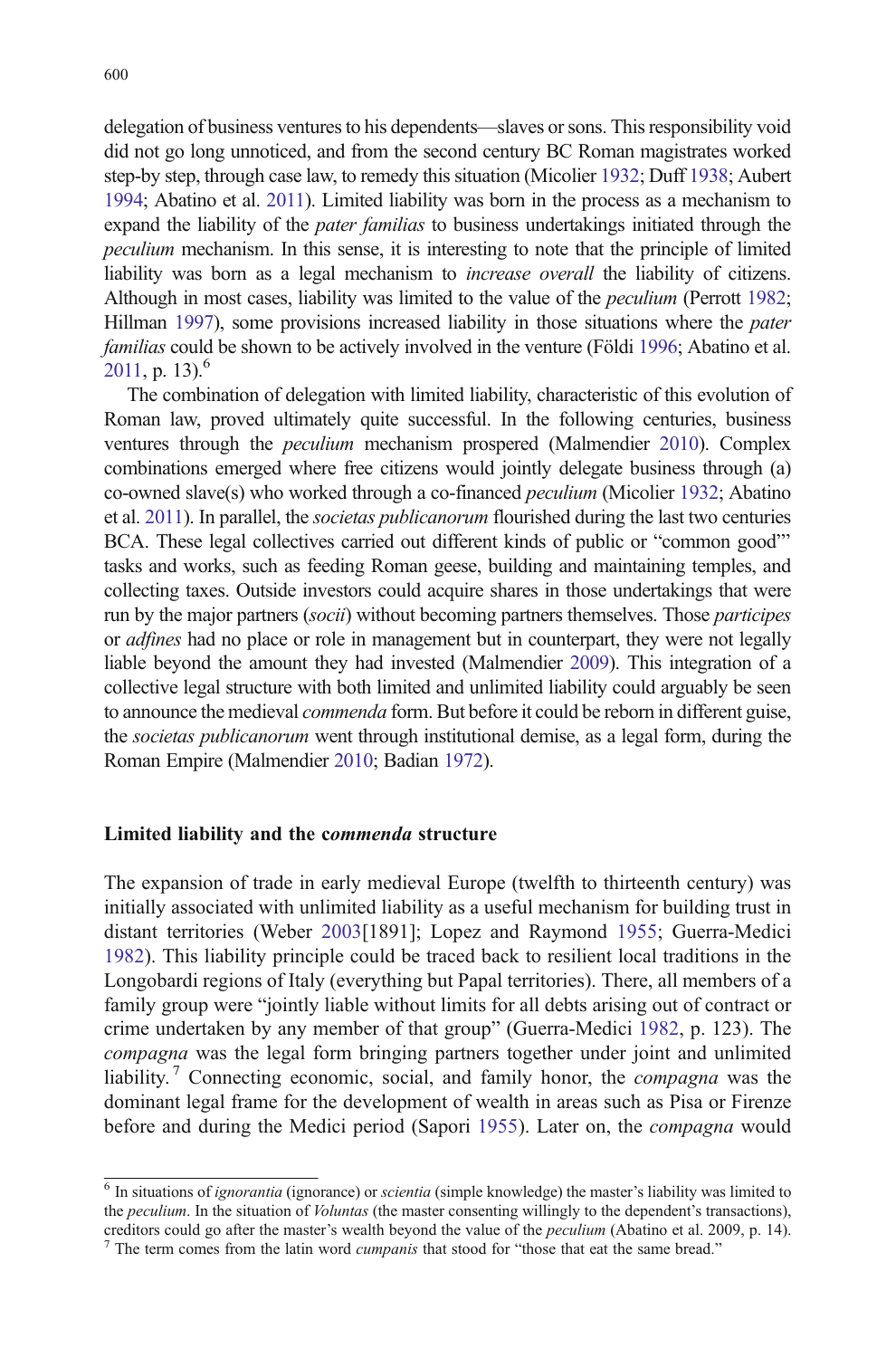reach beyond close family and client ties and evolve towards modern legal forms of partnership (Weber 2003[1891]).

In coastal towns of Italy, particularly Genoa and Venezia, the development of maritime trade generated an alternative form of business association (Weber 2003[1891]; Perrott 1982; Guerra-Medici 1982). The commenda was a peculiar form of partnership, where one of the parties supplied "capital" and the other "labor" (Rénouard 2009[1968]). In the context of maritime trade, the commenda contract brought together an investor partner, who stayed home but took the financial risks, and a traveling partner, who did not provide capital but took physical risks. Typically, the investor received his capital back and three quarters of the profits upon safe return of the ship while the traveling partner would get the rest of the profit. In practice, the financial risks taken by the investor did not exceed the amount he had put into the venture. In 1408, a legal statute in Firenze explicitly formalized the commenda form, including the "limited liability" principle (Mitchell 1909).

This form of association diffused with limited success in other European territories in the following centuries. The Napoleon code of 1807 modernized the form, extending its reach to all spheres of economic activity. The "Société en Commandite" par Actions" created through the 1808 French Code provided for a hybrid legal form, where unlimited and limited liability partners contributed in different ways to the same venture. The "*commandités*" or "*gérants*" (general or managing partners) were under unlimited liability, jointly responsible for the debts of the company and strongly involved in management. The "*commanditaires*," on the other hand, were "sleeping or dormant partners," who brought in capital under the limited liability principle and were not involved in management (Saint-Léon 1907). The Napoleon code hence introduced limited liability in France quite early on, in a form easily accessible to all. It also had an influence across Europe and the "Société en Commandite par Actions" was adopted and adapted in countries like Belgium, the Netherlands, Italy, and Germany later in the nineteenth century (Rochat 2008).

#### Limited liability as rare corporate privilege

Medieval jurists had defined the corporation (in Latin universitas) as being both a collective abstraction (and hence a legal persona) and the sum of its individual members (Canning 1996, pp. 172–173). This doctrine initially applied to the Church, guilds, cities, and the University (in the "narrow" sense of the term). As Kingdoms and States came of age in early modern Europe, they appropriated the corporation as a useful legal device (Williston 1888; Greif et al. 1994; Canning 1996; Ekelund et al. 1996). Incorporation became a regal privilege that the Prince could bestow on certain groups of individuals engaging in projects serving the "public" interests of the Kingdom (and of the Prince). The first corporate charters of that kind were granted for the purposes of overseas trading. In England, the Russia Company was incorporated through royal charter in 1555 (Willan 1953). Soon, other states and Kingdoms followed suit, granting charters that bestowed a number of privileges—particularly monopoly rights and preferential tax treatment. In 1623, the Dutch East India Company was granted the privilege of perpetual existence. In 1662, the British Parliament went one step further with an important legal innovation, granting certain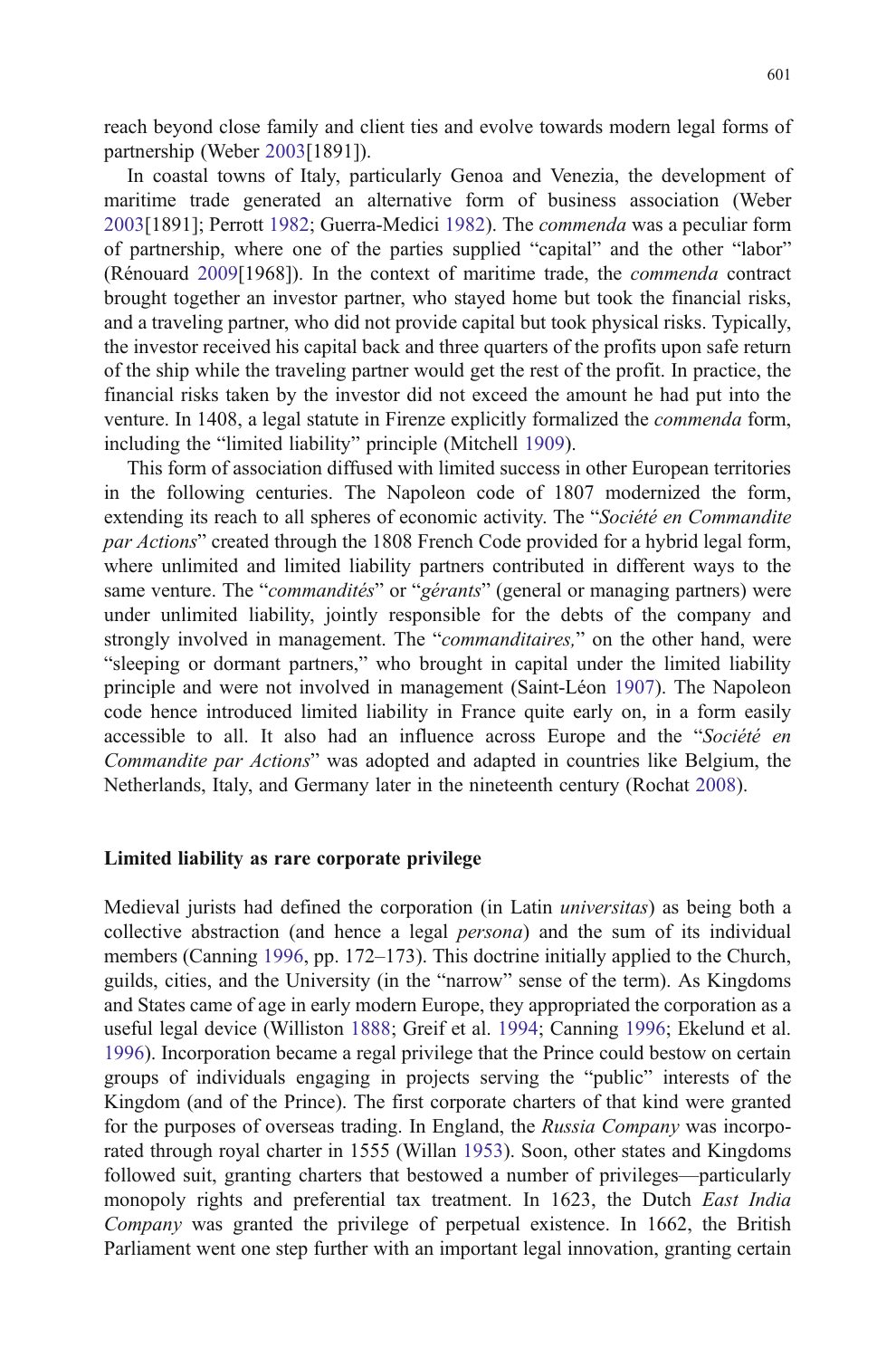corporations, and in particular the British East India Company, the privilege of limited liability. Free transferability of shares was not immediately granted, however, and former shareholders were still potentially subject to continued assessments in order to satisfy company debts (Carruthers 1996). Nevertheless, by the late seventeenth century the shift in power from Crown to Parliament gave way to legal changes allowing private debts to become freely alienable (Carruthers 1996). In retrospect, the 1662 Act marked a consequential turning point, connecting as it did the corporate form and limited liability, even though only as the expression of a rare privilege.

The seventeenth and eighteenth centuries witnessed a progressive extension of domains where corporate charters could be granted—mining of metals valuable in war, banks, insurance, infrastructure, or even manufacturing projects (Hickson and Turner 2005). In certain countries, and particularly in England, this came together with the partial delegation of the monopoly to grant corporate charters. After the English revolutions of the seventeenth century, charters could be granted either by the King or by Parliament. In both cases, the costs associated remained high and petitioners, in principle, still had to convince the authorities that their project served the public interest. Limited liability could be granted as a privilege but this was rare. On the whole, common law went on prevailing and "the liability of members of even a chartered corporation was unlimited unless their charter specified [otherwise]" (Perrott 1982, p. 91; see also Livermore 1935; Hunt 1936).

From the start, the association of limited liability with corporate charters generated strong reactions. Amongst the most vocal critics, we find no less than Adam Smith. Smith was wary of the corporate form as he believed it generated "negligence and profusion in … management" (Smith 1999[1776]: Book V, chapter1, p. 741). As decision makers were managing "other people's money rather than their own," corporate charters were the source of what we would call today an "agency problem". Things got even worse under limited liability as this principle implied a disappearance of the sense of responsibility that could only trigger adventure, risk taking, and speculation:

This total exemption from trouble and from risk, beyond a limited sum, encourages many people to become adventurers in joint-stock companies, who would, upon no account, hazard their fortunes in any private copartnery (Smith 1999[1776]: Book V, cha. 1).

#### A limited liability revolution in Britain

Well into the nineteenth century, the association between incorporation and limited liability hence was not a necessary one. It was contingent on political fiat and only attributed as a rare privilege, to be used sparingly. In 1844, after long and heated debates within and outside Parliament, things changed radically when Britain passed a law that turned incorporation into a legal right (Taylor 2006). All partnerships having more than twenty-five members were required (and hence de facto allowed!) to register as corporations. Before being conferred full corporate status, though, they had to provide information and appoint auditors to "receive and examine the accounts." Regular information and publicity demands were furthermore made on corporations (with respect to members and their holdings). In exchange, those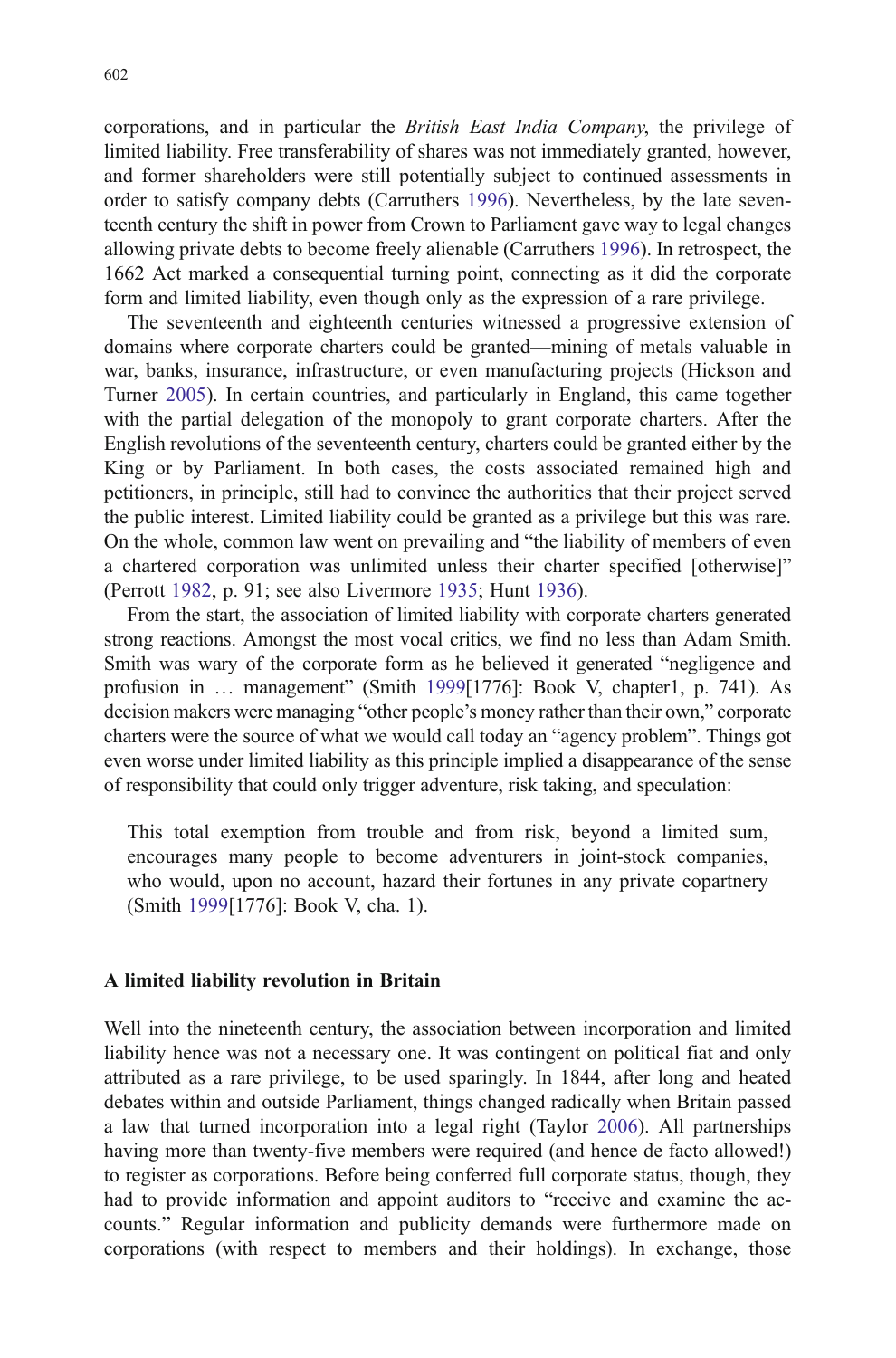companies could function with all privileges incident to corporations (Hunt 1936, pp. 95–98). By then, though, limited liability was not on the list of systematic privileges. The common law principle remained in place that unless otherwise specified in their charter, corporations were operating under unlimited liability.

Right after the passing of the 1844 Act, however, debates started again—this time with a focus on limited liability. Debates were intense and highly divisive between those who wanted limited liability to become a feature associated by right to incorporation or even to the partnership form and those who thought that a broader diffusion of limited liability would be dangerous (Djelic 2013). On the side of those in favor of limited liability, two groups argued from different perspectives. Social reformers championed the association of limited liability with the Partnership form, arguing that it would create safe conditions for workers and the middle class to invest their savings productively. Liberals also fiercely fought for limited liability but to associate it with incorporation. Without limited liability, they claimed, wealthy classes would be deterred from participating in corporations—as this could imply a high personal liability burden. Hence, those risky adventures, which were so necessary for the industrial development of the country, could come to be thwarted due to a lack of capital (Bryer 1997).

Limited liability also had naysayers offering powerful arguments based on political and ethical rather than economic preoccupations. In direct continuity to Adam Smith's worries, it was proposed that owners under limited liability would not be so eagerly watching over and controlling managers. This would only further "negligence and profusion," mismanagement, if not risky or fraudulent behavior (Shannon 1931; Saville 1956; Amsler et al. 1981). Bankers tended to oppose a generalization of limited liability, as they themselves would become, in the process, "creditors of last resort." Conservative politicians and legal scholars argued from a broader moral perspective. According to them, common law embodied the "natural justice" of individual responsibility that imposed de facto unlimited liability: "He, who feels the benefit should also feel the burden" (Royal Commission ML 1854, p. 15). Furthermore, British wealth and prosperity rested on the global reputation and trust individual traders and merchants had gradually built through a combination of sense of responsibility and personal morality. This was seen as an essential character trait, reflecting a deeply embedded collective and national ethic:

In the scheme laid down by Providence for the government of the world, there is no shifting or narrowing of responsibilities, every man being personally answerable to the utmost extent for all his actions (McCulloch 1856, p. 321).

Limited liability, from that perspective, was associated with speculation, absence of ethics and fraud, a greater proclivity to engage in careless or risk-seeking behavior—what we would call today moral hazard in other words.

As debates raged, no clearly dominant position emerged (Taylor 2006). The Parliamentary Select Committees and Royal Commissions working on those issues were essentially split in half, reflecting the strong division around this issue within civil society. The political situation was evolving, though, and leaders of the Liberal movement soon occupied key positions within the government. Those liberal leaders were fierce champions of bringing forth a legal association between incorporation and limited liability. Their position of institutional power explains how they finally managed to achieve this (Djelic 2013). The 1855 Limited Liability Act (18&19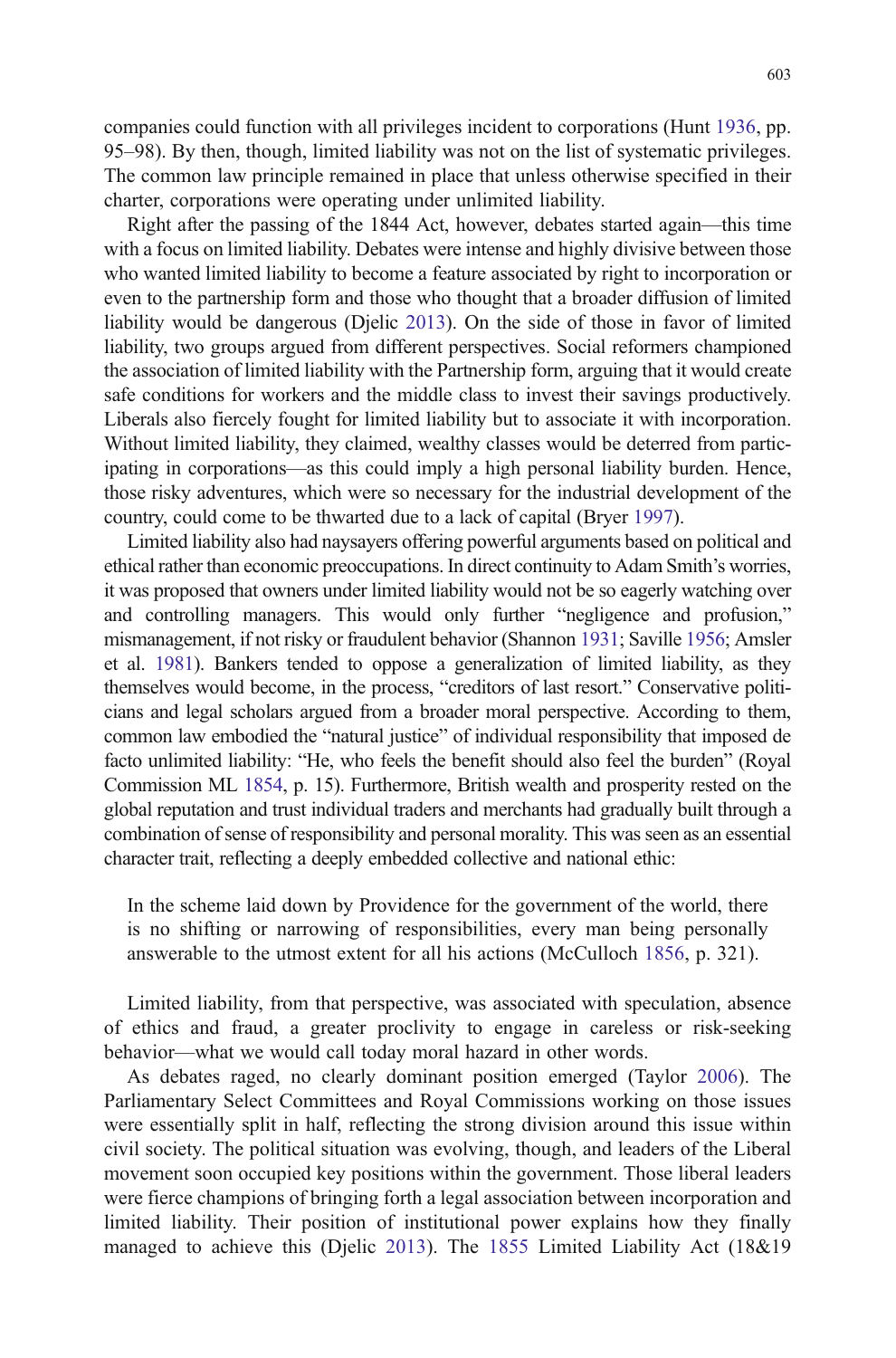Vic. c.133) was essentially an extension of the 1844 Joint-stock Companies Act. Provided that a Company had at least twenty-five shareholders and shares of no less than £10, it would be granted limited liability on complete registration. Insurance and banking remained excluded. One year later, the Joint-stock Companies Act of 1856 (19&20 Vic. c.47) went a step further, considerably simplifying registration. The Act extended limited liability to all registered companies of seven or more members and removed the £10 share qualification. Rather than having strict legal requirements on information, this Act proposed a set of governance by-laws—we would call them "guidelines"—that companies could adopt, if they so wished.

In less than 10 years, the British legislator hence had managed to bring about a profound and highly consequential revolution. In 1843, both incorporation and limited liability had still been a rare privilege granted only through political fiat. Incorporation and limited liability were then, furthermore, only contingently associated. The Act of 1856 marked the formal institutional inscription, in British law, of the corporation with limited liability as a general statute. Both incorporation and limited liability became broadly accessible by right, while the Act also sealed the "necessary" association of incorporation and limited liability. In the words of Robert Lowe, then Vice-President of the Board of Trade, and one of the most active champions of limited liability:

The process is this—it begins with prohibition, then becomes a privilege, and last of all a right. Till 1825, the law prohibited the formation of joint-stock companies. From that time to the present it has been a privilege; but now we propose to recognize it as a right. So with limited liability. (House of Commons 1856, pp. 129–130).

#### A transnational phenomenon

As the British debates were raging, references were often made to events in the United States. Connecticut was the first American state to allow general incorporation in 1843. Other states soon followed and the legal competition between states meant that by 1913, all American states had passed a general incorporation act (Cohn 2010). An interesting parallel emerges between the United States and Britain with respect to limited liability: In both countries, the fight for limited liability started through a democratization narrative. The introduction of limited liability would remove a barrier to "universal participation in the economic life of the nation" (Kahan 2009, p. 1092). Critics, though, underscored the dangerous undemocratic implications of a general reduction of responsibility. Arguing from the perspective of justice, critics interpreted limited liability as a mechanism triggering inequalities:

Men cannot be allowed to escape their obligations … for if they could, an aristocracy of wealth and means would spring into existence at once,bearing omnipotent sway to the ruin, beggary and slavery of thousands of our industrious mechanics and laborers (as quoted in Kahan 2009, p. 1092).

In contrast to Britain, though, discussions on limited liability in the United States happened together with discussions on general incorporation. Adoption was gradual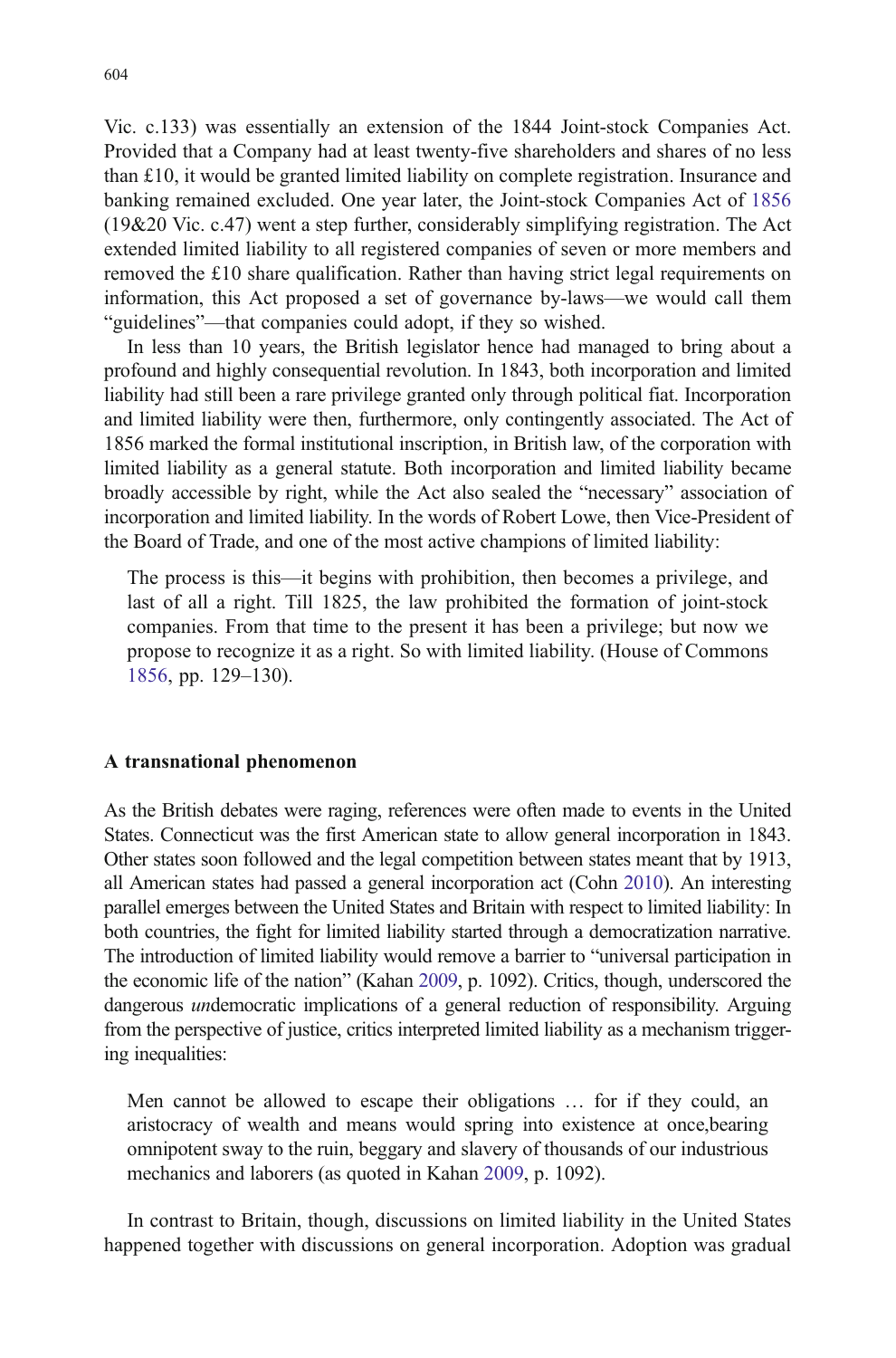and at the state level (Chausovsky 2007). The New England states inscribed limited liability in their incorporation acts between 1816 (New Hampshire) and 1847 (Rhode Island). In California, though, a full regime of limited liability did not come along before 1931 (Carney 2000). For the banking sector, limited liability was only introduced in the 1930s, as a reaction to the collapse of that industry (Carney 2000). Interestingly, unlimited liability was replaced in that industry, following a major collapse, by a combination of limited liability and deposit insurance schemes; arguably, this created a powerful incentive for generalized moral hazard. After 1930, limited liability became the dominant norm in the United States and was systematically associated with the privilege of incorporation (Livermore 1935; Carney 2000). It is interesting to note the two main mechanisms driving the diffusion of limited liability in the United States—intense competition between states but also the succession of economic and financial crises (Carney 2000).

Elsewhere in the world, the British legal revolution had consequential influence and provisions of the 1855 Act were directly transferred to most Commonwealth countries (Lipton 2007). By the end of the nineteenth century, most continental European nations had followed the British exemplar—passing general incorporation acts and associating them systematically with limited liability (Hickson and Turner 2005). The rest of the world would follow in due course and by the mid-twentieth century, incorporation was understood everywhere to be a general right (and not a dubious privilege), permanently associated, *de jure*, with limited liability.

This was not the end, though, of the progress of limited liability in the history of contemporary capitalism. As indicated above, France had pioneered in 1807 the partial introduction of limited liability in a hybrid legal structure (Société en Commandite). This tradition lived and diffused in other countries. The German GmbH (Gesellschaft mit Beschränkter Haftung—Company with limited liability), a legal structure introduced in 1892 followed the same route. It was constructed as a hybrid between partnership and corporation. The GmbH was a partnership—a contract among specific persons with characteristically illiquid shares. This allowed the shareholders to retain significant power and control. But ownership in the GmbH was also associated *de jure* with limited liability, which since 1870 had been connected to a general incorporation act. The GmbH was very successful in Germany and would soon be imitated elsewhere (Guinanne 2008), most notably with the French SARL (Société à responsabilité limitée) structure introduced in 1925. The Private Limited Liability form that appeared in Britain in 1906 was less directly related but still pertained of the same logic. The Limited Liability Company only came to the United States in the late 1970s and early 1980s and the filiation with the German GmbH was clear (Guinnane et al. 2007). Since their transfer to the United States, the LLC (Limited Liability Company) or LLP (Limited Liability Partnership) forms have experienced rapid success, spreading across the world in the last two decades (McCahery 2001; Reyes and Vermeulen 2011).

In the process, limited liability has become a broadly available right—for corporations and partnerships alike. This right has notably been exercised in professional service organizations, and in particular, accounting firms. For most of their history, accounting firms adopted a partnership structure with unlimited liability, mainly as a signal of responsibility and quality (Greenwood and Empson 2003). Given the inherent uncertainty surrounding audit quality, partners would traditionally assume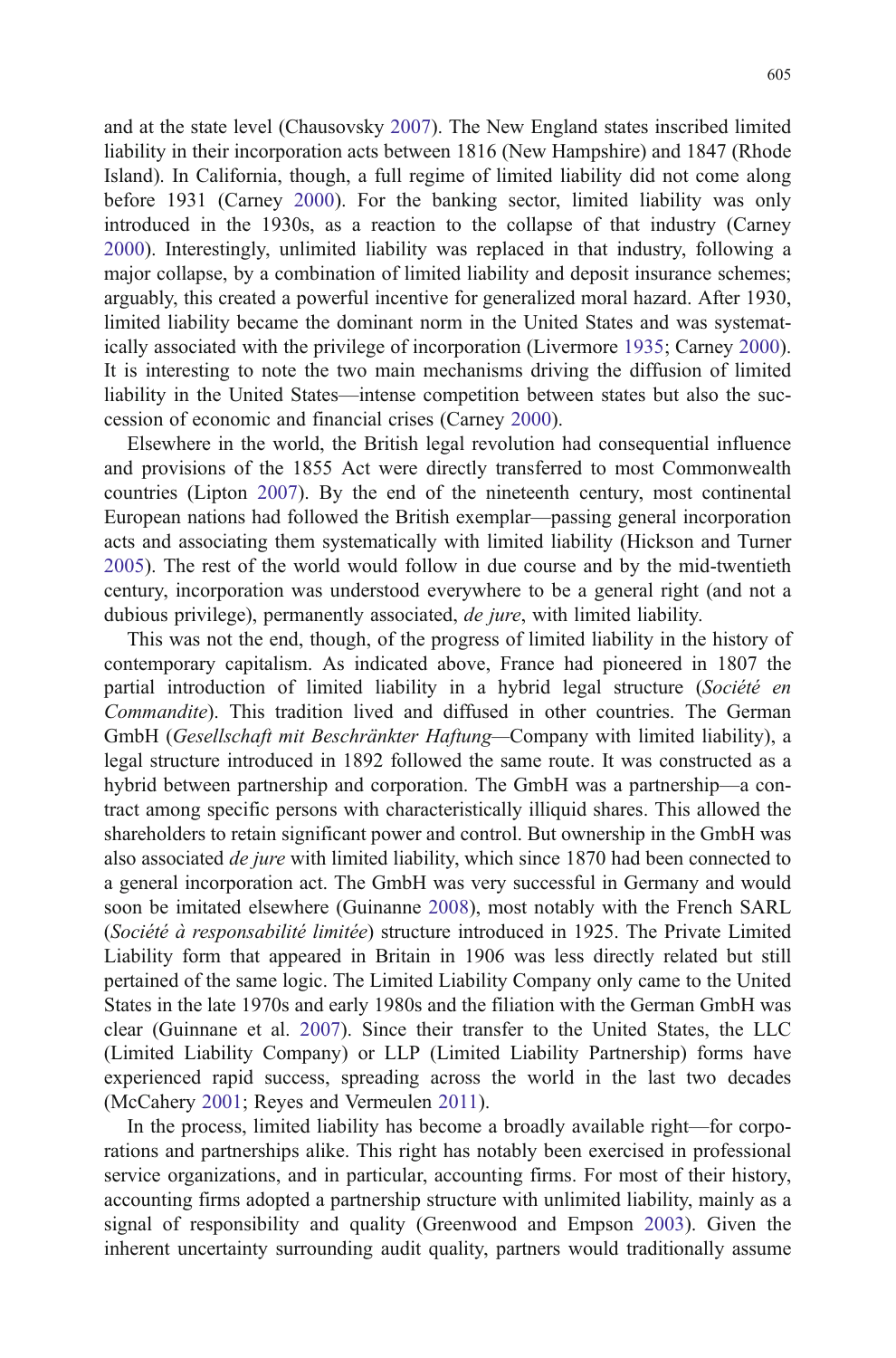joint and unlimited responsibility for torts (Van Lent 1999). However, following the "litigation explosion" beginning in the 1970s (Miller 2003), these partnerships became highly exposed (Winter 1988). Between 1985 and 1994, malpractice premiums quadrupled, while deductibles increased six-fold for accounting firms other than the "Big 6" (Pratt and Stice 1994). The crisis highlighted the vulnerability of unlimited liability partnerships to litigation, and this led to changes in governance and to the generalization of LLP forms (Johnson 1995; Greenwood and Empson 2003). Recent studies show that LLP accounting firms tend to favor riskier clients (Lennox and Li 2011), highlighting the significant moral hazard implications of this form (DeFusco et al. 2011).

The accounting industry is not the only case where limited liability and moral hazard have conspicuously converged. One of the more prominent illustrations is Lloyd's of London, the iconic British insurance market. While not a company per se, Lloyd's has retained its "corporate body" structure for over three centuries, as a means to regulate transactions of insurance contracts (The Corporation of Lloyd's 1871; Hodgson 1986). For most of its history, Lloyd's mandated that individual underwriting members, known as "Names," act under unlimited liability. This obligation, coupled with a structure that facilitated underwriting unusual risks, distinguished Lloyd's as an "underwriter of last resort" (Fields et al. 1998). However, in the late 1980s/early 1990s, the organization experienced multi-billion dollar losses that resulted in the resignation of approximately 13,000 Names (Fields et al. 1998). In reaction, Lloyd's moved in 1992 to establish limited liability (James 2007), with existing unlimited liabilities spun off into a separate reinsurer called Equitas. This change not only prevented new unlimited liability Names from joining the organization, but also had the consequence of encouraging corporate participation. Less than a decade later, corporations comprised 90 % of Lloyd's membership, with Names accounting for only 10 % (James 2007). This shift after three centuries was the final nail in the coffin for unlimited liability (Fields et al. 1998). The symbol of an industry that had theorized and fought against moral hazard had come to appropriate, by the turn of the millennium, a limited liability structure that was bound to generate, within its own ranks, risk-taking with limited costs—moral hazard in other terms!

#### Discussion: the missing link—limited liability as moral hazard

We began by exploring the coming of age of the concept of moral hazard and its profound transformation during the twentieth century. Initially, the concept was coined to suggest the moral fraud or villainy of some individuals in situations of insurance protection. Such a conceptualization suggested its own remedies and solutions—the problem was not the structure but particular individuals. Insurance schemes included sophisticated control mechanisms and "moral villains" should be excluded. As the concept of moral hazard spread, it was integrated in broader economic discourses and partially "neutralized," becoming nothing more than rational "free riding" given particular constraints and incentives. "Character" evaporated as an explanatory variable and the issue was re-interpreted as essentially structural. The most direct way to address moral hazard, from that perspective, was to dismantle the incentive system that generated it in the first place. Interestingly, this type of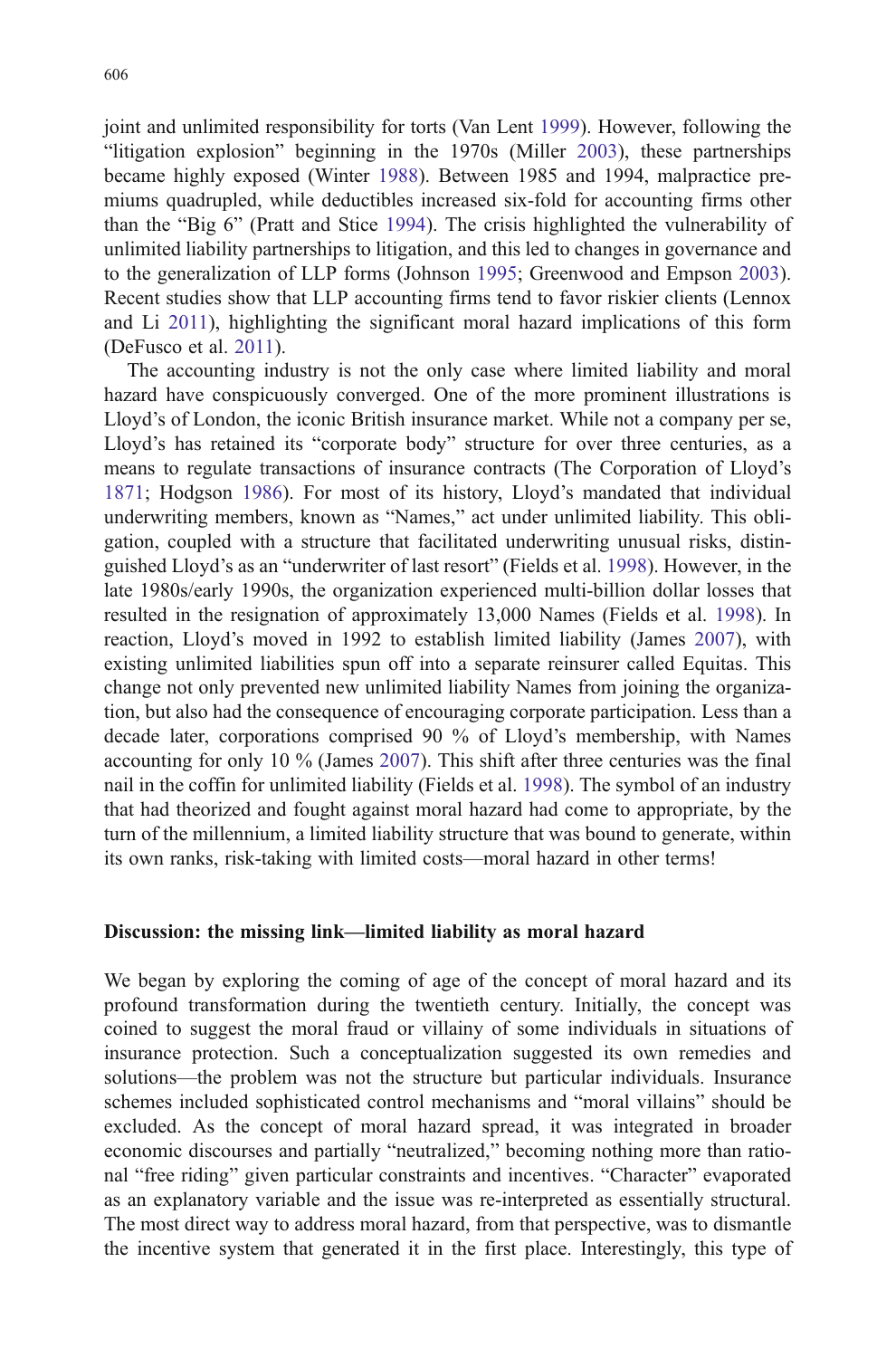argument was mobilized broadly to propose the reduction or even the end of welfare benefits. But it was rarely applied to the "lending of last resort" situation, where the dynamics at work were nevertheless quite similar.

We then turned to the extraordinary fate of limited liability. Over more or less the same period, limited liability went from being a rare and contested privilege to becoming a taken-for-granted feature of contemporary capitalism. Initially, debates around limited liability and its possible extension were morally charged. As limited liability imposed itself and spread through time, however, the concept became "neutralized." The moral association waned and only the financial expression of liability remained. Arguably, liability and responsibility were commodified in the process.

The two conceptual paths we have traced in this article are parallel in a number of ways even though they rarely appear to meet historically. First, they share a relatively similar time frame. Similar also is the successful expansion of the concept beyond its original field of emergence. We have also shown striking similarity in the neutralization through time of moral undertones. While those are important parallels, they do not reveal the extent to which those two conceptual paths have become intertwined through time. There are "missing" or rather "hidden" links between those two stories that need to be brought to the forefront. Limited liability and moral hazard have rarely met conceptually but we propose that they should be brought together if we are to understand our contemporary world better.

Ever since the seventeenth century, arguments were mobilized in favor of limited liability citing benefits of growth, innovation, and democratization. Without this practice, it was feared that wealthy individuals—who had the most to lose—would not invest in risky ventures conducive to nation-building (Bryer 1997, p. 40). Limited liability reduced risk exposure without compromising prospects for large financial gains, thus providing the right incentive structure for innovators (Rosenberg 1994). This plea for an "enfranchisement of capital" was from time to time coupled with a democratization argument. Limited liability would create safe and profitable investment conditions for everybody (Loftus 2002; Kahan 2009; Johnson 2010). Hence, proponents of a limited liability regime staunchly defended it as an essentially positive development, freeing capital, industry, innovative energies and making possible the progress of markets by allowing risk-taking on a large scale. At an even more fundamental level, Max Weber proposed that limited liability belonged to those legal devices necessary for a "stable and continuous system of capitalist production" (Kronman 1983, p. 126).

We have illustrated, however, that the extension of limited liability has historically been *janus*-faced. The other face of limited liability, we argue here, is moral hazard. Many of the worries expressed in the debates around the legal inscription of limited liability in the nineteenth century had to do with its moral hazard potential. The term moral hazard, however, was rarely if ever mobilized to talk about and describe the impact of limited liability. The extension of limited liability encouraged risk-taking (and hence innovation and possibly growth) because it created a situation of expanding de-responsibilization. Individuals would take more risks precisely because they could reap rewards without having to bear the full costs. Limited liability played, in other words, the role of a powerful insurance scheme, in the process creating a systemic incentive for moral hazard at the core of modern capitalism. From that perspective, the increased risk-taking associated with limited liability could also be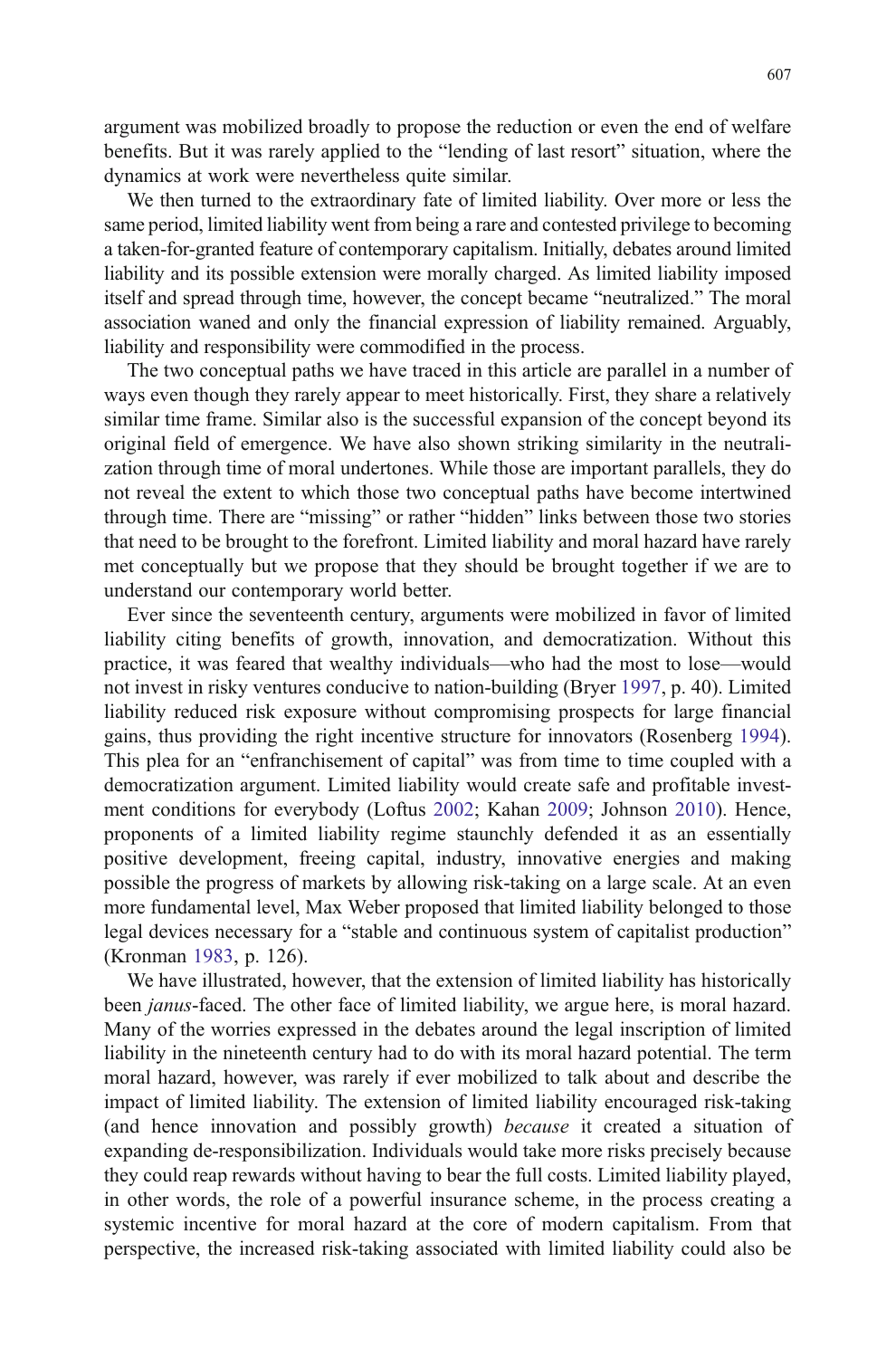seen as a worrisome development that was likely to bring about great instability and regular crises and failures (Chang 2000).

Strangely enough, the moral hazard side of limited liability has only rarely been identified—let alone explored (but see Chang 2000; Dowd 2009). In the contemporary period, though, the moral hazard potential of limited liability has proven particularly consequential, dramatically transforming the risk preferences of owners, managers, and firms. This has been amply illustrated in the wake of the recent crisis, and especially within large financial establishments. We argue that these entities in particular contain a triple layer of institutionalized limited liability, which profoundly inscribes moral hazard at the heart of the system. First, shareholders benefit from liability fixed only to their initial investment. Second, managers enjoy limited liability in the sense that they do not bear the full costs associated with unfavorable performance. The magnitude of investments managed by financial institutions is immense, with the potential for very large gains. However, in an environment of limited liability, the largest risk for managers is that they will lose their "nondiversifiable and nontradable" human capital investments in the firm (i.e., they will be fired); arguably far outweighed by the potential gains of risky bets (Kotlikoff 2010). A third layer of limited liability, for many financial firms, comes with the institutionalized "lender of last resort" facility, where large financial institutions will be protected from the most severe effects during crises. It is easy to understand why, with these three layers of insurance-like protection, all actors in the system are incentivized to take more risks.<sup>8</sup> In such a context, de-responsibilization is not an individual moral failure; rather it is a general systemic feature.

If limited liability is janus-faced—with innovation and growth on one side and moral hazard and instability on the other—we are left wondering about the balance in the long run. There is obviously no empirically-based answer to that question—at best we can point to different types of arguments. Its democratization potential, along with perceived benefits such as large scale, long term investments, more innovation, and financial stability have all been arguments used as support for the spread of limited liability (Chang 2000). These advantages, as a whole, are seen to be "greater than the social costs arising from the moral hazard they create" (Chang 2000, p. 777). To put it more provocatively, "capitalism has [seemingly] developed on the basis of moral hazard" (Chang 2000, p. 777).

This optimism could be questioned by showing that, historically, the expansion of limited liability has often been triggered by the desire to reduce liability. We could probably show, with respect to contemporary financial capitalism, that the mobilization of capital, innovation, and growth have not always been—far from it—the drivers of the expansion of limited liability. The search for insurance-like protection and partial de-responsibilization have been other highly important motivations. It is also interesting to highlight, in the context of the current crisis, that liability never disappears. Rather, it is transferred to, and socialized by, the nearest collective—in most cases, the state. Any resulting punitive or austerity measures are then "imposed on the millions of people who just helped [investors] survive to speculate another day" (Peet 2011, p. 284). This is a disquieting reminder of Barlow's concern during

<sup>&</sup>lt;sup>8</sup> Non-FIRE (finance, insurance and real estate) firms will in general have only a double layer of limited liability except in the rare situations when they might be bailed-out.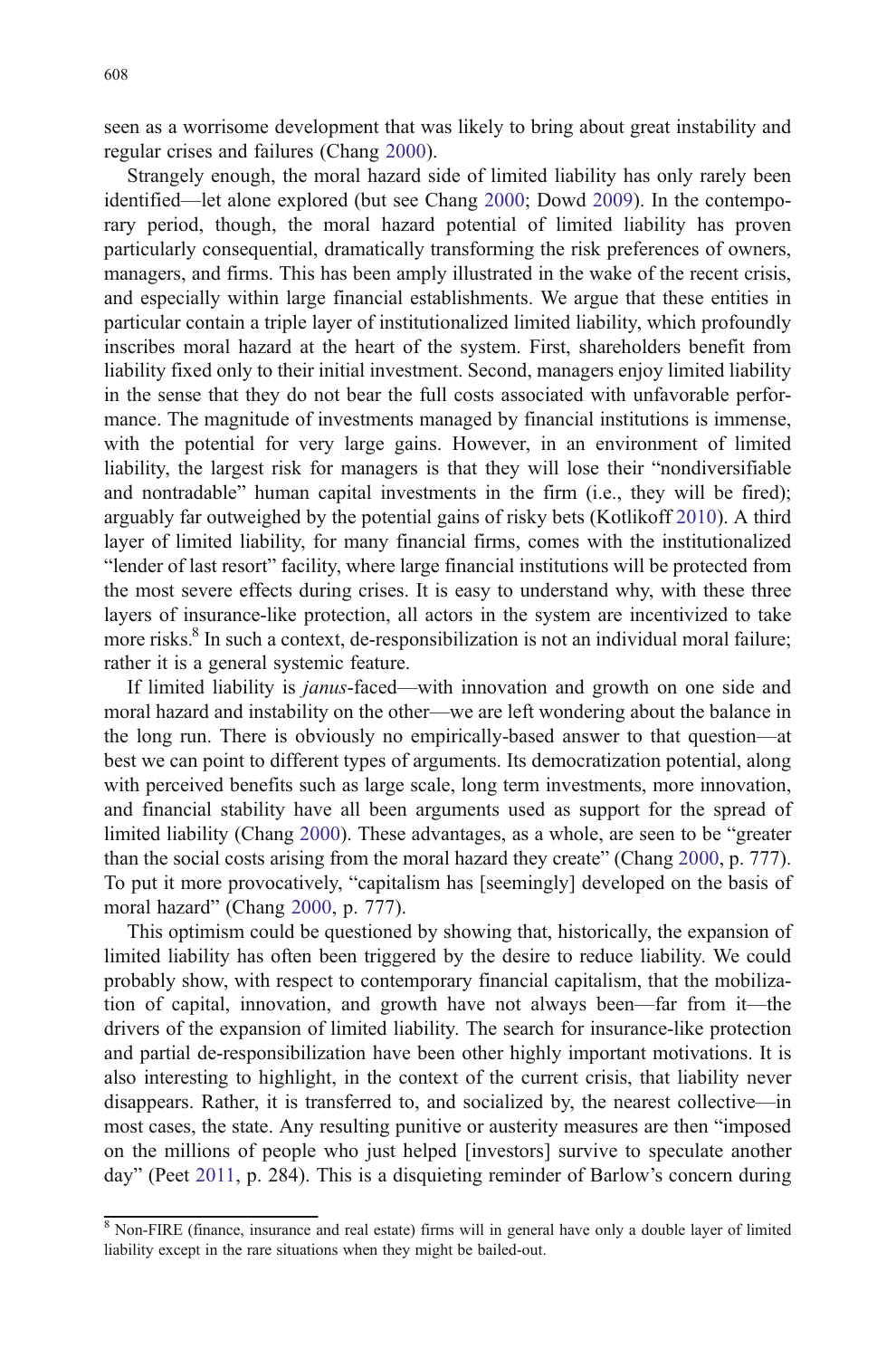the American incorporation debates, that limited liability is not necessarily a tool of democratization. Rather, it is potentially one of the concrete mechanisms explaining increasing inequalities in contemporary capitalism.

#### Conclusions: moral hazard, limited liability, and the financial crisis

While the neoliberal mobilization against moral hazard dramatically reshaped the social and welfare sphere during the latter half of the twentieth century in the United States and many other countries, the financial sector was surprisingly unscathed by those debates. A possible explanation for this disparate treatment lies in the different salience of outcomes. When a financial crisis occurs, a "too big to fail" warning can be deployed that spells out the grave economic consequences if no intervention is taken. This warning spurs LLR action irrespective of the precedent set for future moral hazard. However, no such argument can be mobilized for the social welfare sphere. There, the absence of coverage will mean the reduction or the absence of care—no "lender of last resort." <sup>9</sup> Negative externalities become manifest only in the long-term (Gladwell 2005; Sered and Fernandopulle 2007).

The disparity in moral hazard treatment has become even more evident with the acceleration of financial market growth over the last 30 years. During this time, the international financial community generated a succession of "innovative" financial instruments that exacerbated the risk of moral hazard (Duffie and Gârleanu 2001; Crotty 2009). Securitization in particular pooled together contractual debt from other domains (including mortgages and automobile loans) to create new opportunities for investment, expediting the financialization of the economy (Krippner 2005; Montgomerie 2009). The increased economic dependence of other sectors on finance would only reinforce the "too big to fail" argument in subsequent crises. All this happened in the context of banking deregulation in the late 1980s and a subsequent lack of regulatory reactivity as financial innovations crowded the market (Leibold 2004). Lucid commentators made it quite clear that, all in all, moral hazard was a major cause of the savings and loans crisis of the 1980s (Kane 1989) as well as of the Asian economic crisis of the 1990s (Chang 2000) and more recently of the sub-prime mortgage meltdown of the late-2000s (Dowd 2009; Crotty 2009). This has not yet led, though, to policy making of the type that had been vigorously championed in the healthcare and welfare benefits sphere.

While the sources of moral hazard in the financial sphere are significant, we propose here that another potent source of moral hazard has been neglected. Through the limited liability mechanism, managers but also shareholders, investors, and bankers have been structurally protected from the costs of risky behaviors and decisions. This systemic protection is now deeply ingrained and institutionalized within contemporary (financial) capitalism. This systemic source of moral hazard has been reinforced by the persistence and even the spread of a LLR principle—which has translated, during the recent crisis, into large-scale bail-out programs. Arguably, the moral hazard opportunities associated with those bail-out programs stem, here again, from an institutional inscription of limited liability but this time at the macro-level (national and international). The sectors that

<sup>&</sup>lt;sup>9</sup> The full coverage welfare state used to play that function before neoliberal reforms of the health sector in many countries.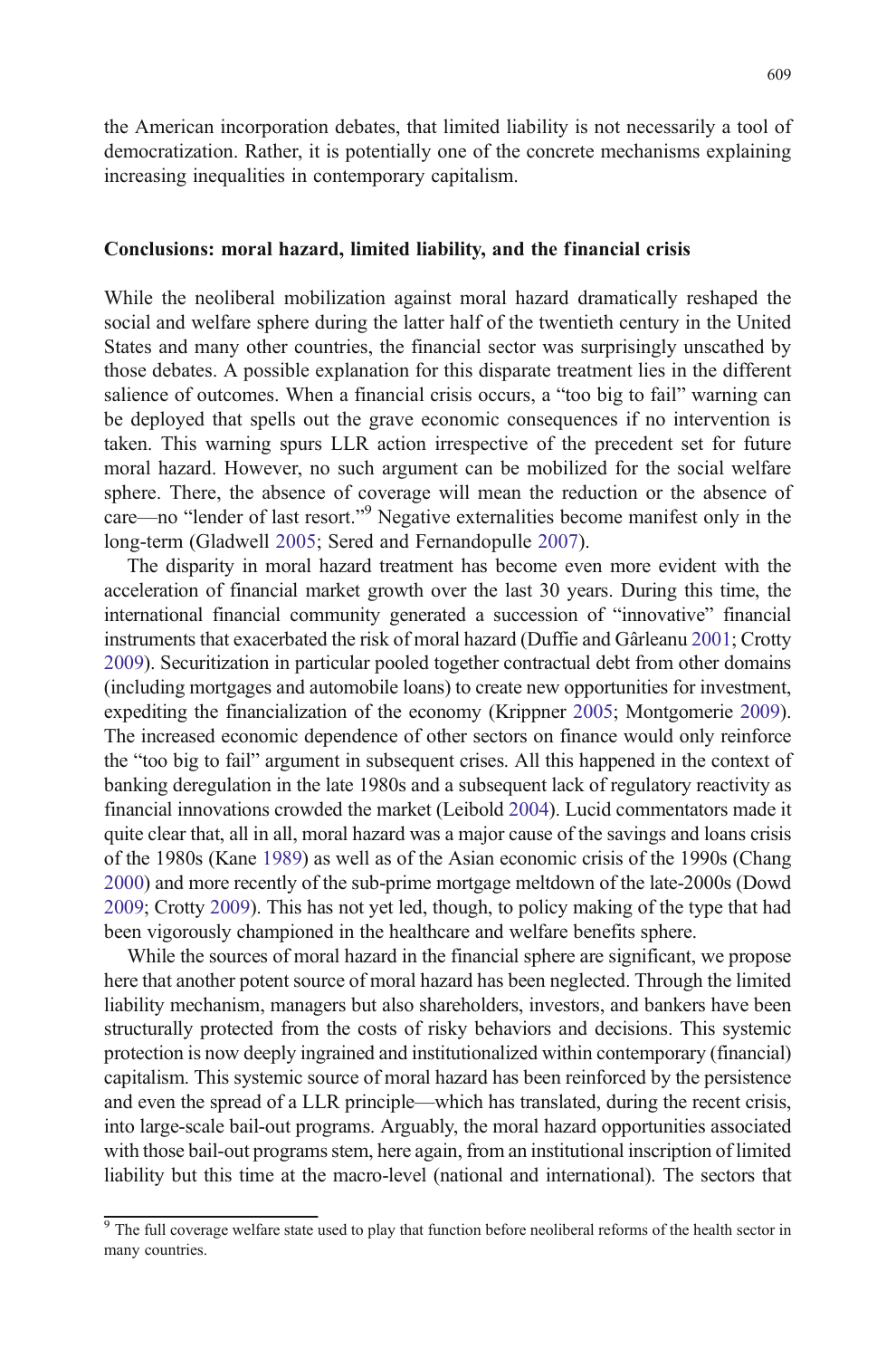have been bailed out (particularly the financial sector) have been the beneficiaries of limited liability on an hitherto unprecendented scale.

In the case of the latest financial crisis, this affinity between moral hazard and limited liability is particularly visible. Banks historically granted mortgages with the intent of holding them until maturity, and if a mortgage holder defaulted, then the bank would risk running a loss. Once these mortgages became securitized (i.e., with the view towards selling them), the risk of default practically dissolved, as the bank would only be concerned with the short-term return from the sale of the loan. As Dowd remarks, this "absence of deferred remuneration thus institutionalize[d] short-termism and undermine[d] the incentive to take a more responsible longer-term view" (Dowd 2009). Such short-termism would not have been possible without the introduction of limited liability (in particular the free transferability of shares), as an investor could completely divest himself of ownership without any lingering responsibility. Rochet notes that this is particularly pertinent to banking. If one takes into account limited liability, banks' behavior towards risk is transformed and, in some cases, "banks may become risk-lovers." (Rochet 2009, p. 229). Further exacerbating this issue was the potential for intervention by the Federal Reserve, acting as a safety cushion for continued risk-taking behavior. In essence, the combination of limited liability, short-termism, and the lender of last resort resulted in significant moral hazard during the crisis: Bankers understood, at least implicitly, that "large financial gains of the boom [would be] private, while losses in the crisis [would be] socialized" (Crotty 2009).

This double layer of moral hazard/limited liability—both at the firm and societal level—has become a systemic feature of contemporary capitalism. It is appropriately addressed as a pervasive phenomenon rather than as an anomaly that can only be attributed to specific individual or organizational failures. As such, it cannot be solved simply by punishing the wrong doers or by improving the quality of governance mechanisms; rather it involves a more fundamental questioning of some of the deep assumptions undergirding contemporary capitalism.

Acknowledgments We thank the Academy of Management History Division for selecting an earlier version of this article as the 2013 Winner of the Halloran Award for the Best Paper in Business Ethics. We also thank the *Theory and Society* Editors and reviewers for highly helpful comments.

#### References

- Abatino, B., Dari-Mattiacci, G., & Perotti, E. (2011). Early elements of the corporate form: depersonalization of business in ancient Rome. Oxford Journal of Legal Studies, 31(2), 365–389.
- Ætna Insurance Company. (1867). Ætna guide to fire insurance for the representatives of the Ætna Insurance Co. Cincinnati: R. Clarke & Co. printers.
- Alexander, J. (1982). Positivism, presuppositions, and current controversies. Theoretical logic in sociology, vol. 1. Berkeley: University of California Press.
- Amsler, C. E., Bartlett, R. L., & Bolton, C. G. (1981). Thoughts of some British political economists on early limited liability and corporate legislation. History of Political Economy, 13(4), 774–793.
- Arrow, K. J. (1963). Uncertainty and the welfare economics of medical care. The American Economic Review, 53(5), 941–973.
- Arrow, K. J. (1968). The economics of moral hazard: further comment. The American Economic Review, 58(3), 537–539.
- Aubert, J. J. (1994). Business managers in ancient Rome: A social and economic story of Institores, 200BC-AD250. Leiden: Brill.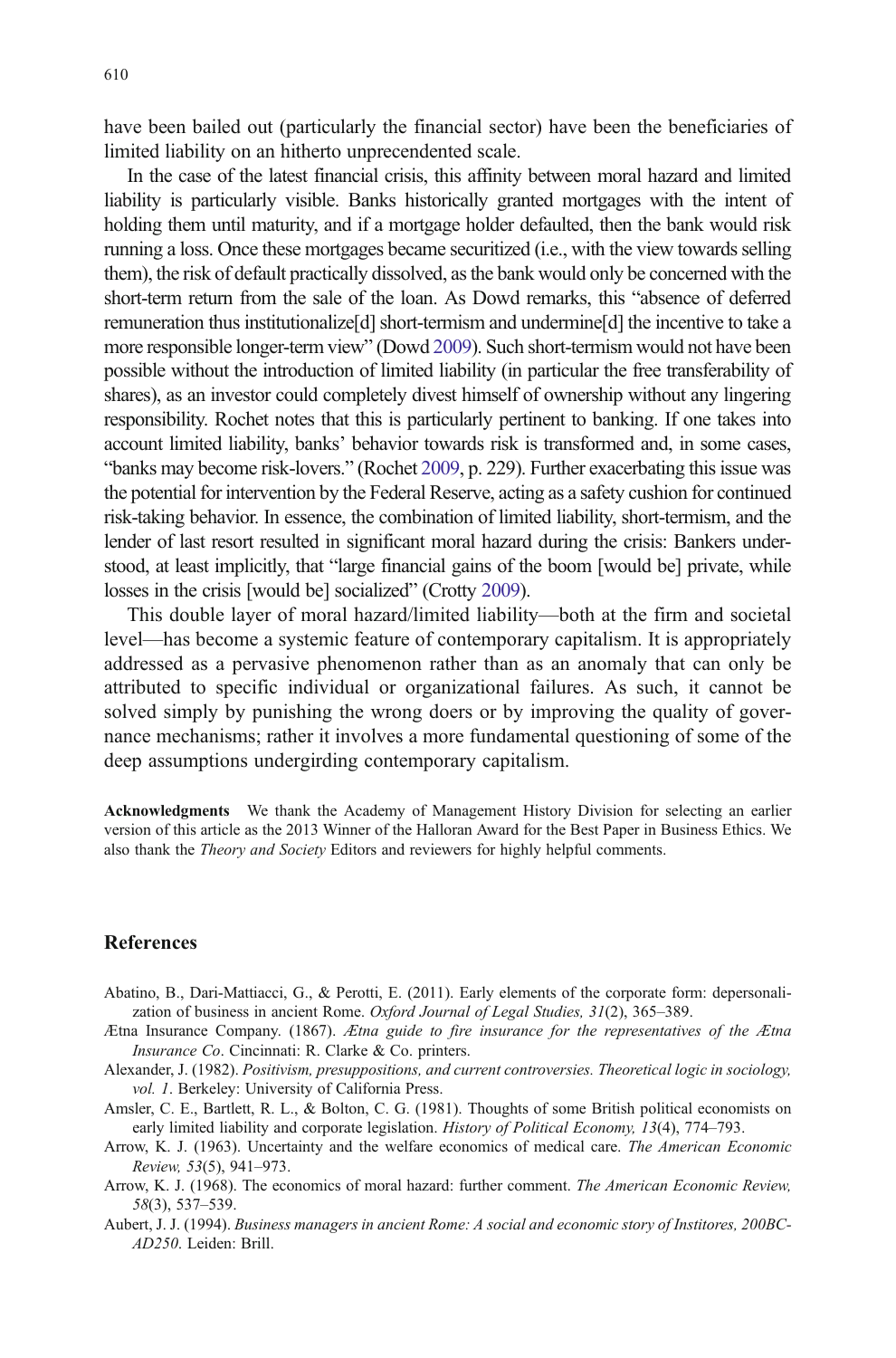- Bagehot, W. (1873). Lombard street. London: Kegan Paul.
- Baker, T. (1996). On the genealogy of moral hazard. Texas Law Review, 75, 237.
- Baker, T. (2000). Insuring morality. Economy & Society, 29(4), 559–577.
- Bartelson, J. (1995). A genealogy of sovereignty. Cambridge: Cambridge University Press.
- Bentham, J. (1787). A defence of usury. Whitefish: Kessinger Publishing.
- Bernanke, B. (2010). Causes of the recent financial and economic crisis. Testimony Before the Financial Crisis Inquiry Commission, September 2. [http://www.federalreserve.gov/newsevents/testimony/](http://www.federalreserve.gov/newsevents/testimony/bernanke20100902a.htm) [bernanke20100902a.htm](http://www.federalreserve.gov/newsevents/testimony/bernanke20100902a.htm). Accessed 20 February 2011.
- Brean, J. S., Kryzanowski, L., & Roberts, S. (2011). Canada and the United States: different roots, different routes to financial sector regulation. Business History, 52(2), 249–269.
- Broda, C., & Levy Yeyati, E. (2003). Dollarization and the lender of last resort. In F. Sturzenegger (Ed.), Dollarization (pp. 101–130). Cambridge: MIT Press.
- Bryer, R. A. (1997). The mercantile laws commission of 1854 and the political economy of limited liability. The Economic History Review, 50(1), 37–56.
- Cajvaneanu, D. (2011). A genealogy of government. PhD dissertation School of International Studies. Italy: University of Trento. Accessed on 20 September 2012.
- Calomiris, C. W. (1990). Is deposit insurance necessary? A historical perspective. The Journal of Economic History, 50(02), 283-295.
- Campbell, A. C. (1902). Insurance and crime. New York: GP Putnam's Sons.
- Canguilhem, G. ([1966] 1978). On the Normal and the Pathological, translated by C. Fawcett. Dordrecht: Reidel.
- Canning, J. (1996). A history of medieval political thought. New York: Routledge.
- Carney, W. (2000). Limited liability. In B. Bouckaert & G. De Geest (Eds.), Encyclopedia of law and economics (Vol. III, pp. 651–691). Cheltenham: Edward Elgar.
- Carrithers, M., Collins, S., & Lukes, S. (Eds.). (1985). The category of the person: Anthropology, philosophy, history. Cambridge: Cambridge University Press.
- Carruthers, B. G. (1996). City of capital. Princeton: Princeton University Press.
- Chang, H. (2000). The hazard of moral hazard: untangling the Asian crisis. World Development, 28, 775–788.
- Chausovsky, J. (2007). State regulation of corporations in the late nineteenth century: a critique of the New Jersey Thesis. Studies in American Political Development, 21, 30–65.
- Clark, G. (2002). Embracing fatality through life insurance in eighteenth-century England. In T. Baker & J. Simon (Eds.), Embracing risk: The changing culture of insurance and responsibility (pp. 80–94). Chicago: The University of Chicago Press.
- Cohn, M. (2010). The political economy of corporate charters (working paper). Resource Document. Mercatus Center, George Mason University, 10–20 (April). [http://mercatus.org/sites/default/files/publication/The%](http://mercatus.org/sites/default/files/publication/The%20Political%20Economy%20%20Corporate%20Charters.pdf) [20Political%20Economy%20%20Corporate%20Charters.pdf.](http://mercatus.org/sites/default/files/publication/The%20Political%20Economy%20%20Corporate%20Charters.pdf) Accessed 15 May 2011.
- Cordella, T., & Yeyati, E. L. (2003). Bank bailouts: moral hazard vs. value effect. Journal of Financial Intermediation, 12(4), 300–330.
- Crotty, J. (2009). Structural causes of the global financial crisis: a critical assessment of the 'new financial architecture'. Cambridge Journal of Economics, 33, 563.
- Daston, L. J. (1987). The Domestication of risk: Mathematical probability and Insurance, 1650–1830. In L. Kruger, L. J. Daston, & M. Heidelberger (Eds.), Ideas in history, vol. 1 (pp. 237–260). Berkeley: University of California Press.
- Dawson, W. H. (1912). Social insurance in Germany, 1883–1911. New York: Scribner.
- DeFusco, R., Shoemaker, P., & Stara, N. (2011). Controlling the moral hazard created by limiting liability. Journal of Applied Business Research, 12, 9–19.
- Dembe, A. E., & Boden, L. I. (2000). Moral hazard: a question of morality? New Solutions, 10(3), 257–280.
- Djelic, M.-L. (2013). When limited liability was (still) an Issue: mobilization and politics of signification in 19th-century England. Organization Studies. doi:[10.1177/0170840613479223](http://dx.doi.org/10.1177/0170840613479223).
- Dow, S. C. (2012a). Different approaches to the financial crisis. *Economic Thought*, 1, 80–93.
- Dow, S. C. (2012b). Economics and moral sentiments: The case of moral hazard. In V. Neves & J. C. Caldas (Eds.), Facts, values and objectivity (pp. 17–32). London: Routledge.
- Dowd, K. (2009). Moral hazard and the financial crisis. Cato Journal, 29, 141–166.
- Dreher, A., & Vaubel, R. (2004). Do IMF and IBRD cause moral hazard and political business cycles? Evidence from panel data. Open Economies Review, 15(1), 5–22.
- Drèze, J. H. (1961). Fondements logiques de la probabilité subjective et de l'utilité. La décision, 73–87.
- Ducat, A. C. (1862). The practice of fire underwriting 164–65 (4th ed.). Chicago: Church, Goodman and Cushing.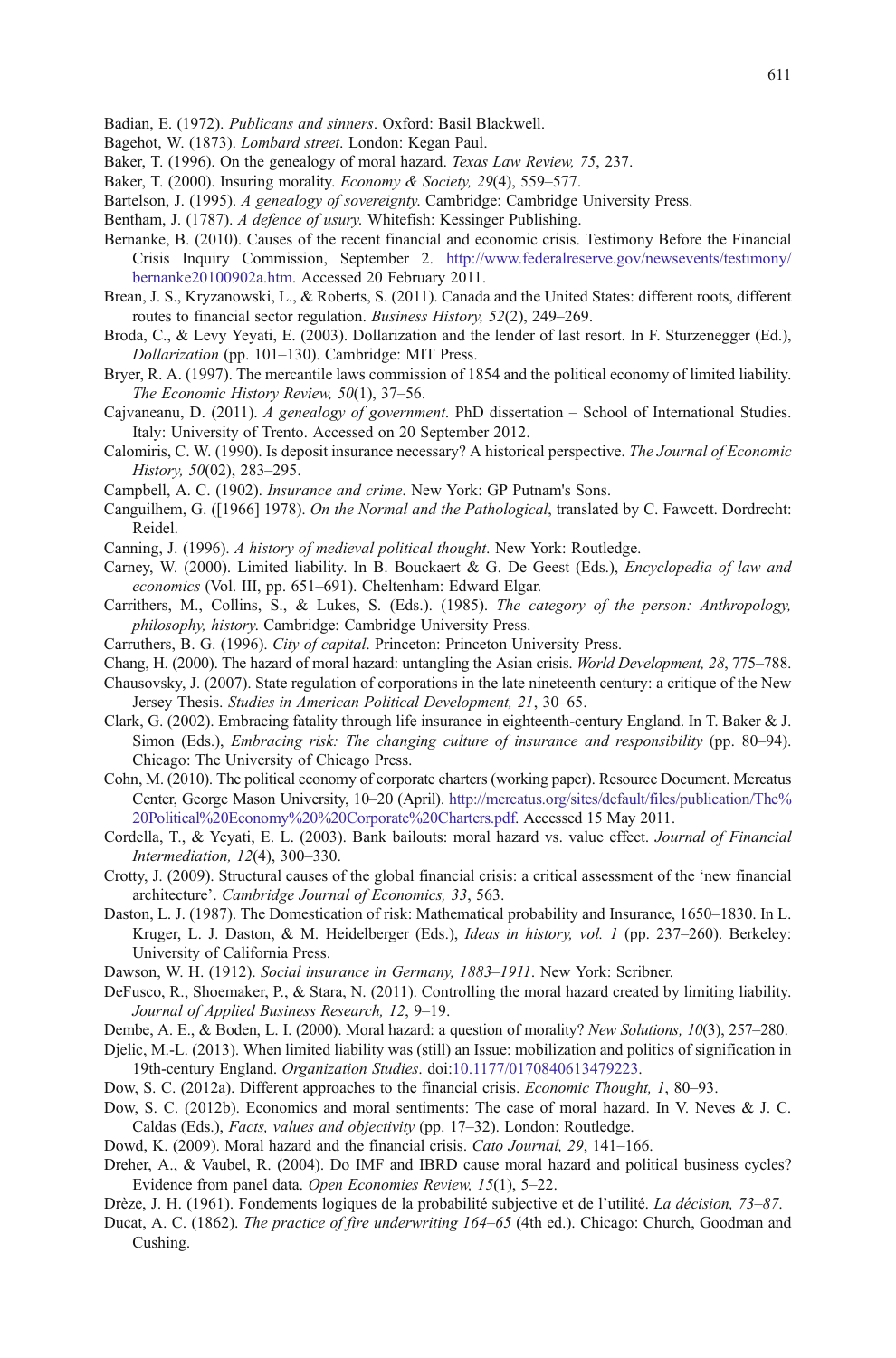- Duffie, D., & Gârleanu, N. (2001). Risk and valuation of collateralized debt obligations. Financial Analysts Journal, 57, 41–59.
- Eichengreen, B. J. (1998). Globalizing capital: A history of the international monetary system. Princeton: Princeton University Press.
- Ekelund, R. B., Tollison, R. D., Anderson, G. M., Hébert, R. F., & Davidson, A. B. (1996). Sacred trust: The medieval church as an economic firm. Oxford: Oxford University Press.
- Farr, J. (2004). Social capital: a conceptual history. *Political Theory*, 32(1), 6–33.
- Fetter, F. W. (1978). Development of British monetary orthodoxy, 1797–1875. Cambridge: Harvard University Press.
- Fields, J., Klein, L., & Myskowski, E. (1998). Lloyd's financial distress and contagion within the US property and liability insurance industry. Journal of Risk and Uncertainty, 16, 173–185.
- Fischer, S. (1999). On the need for an international lender of last resort. The Journal of Economic Perspectives, 13(4), 85–104.
- Földi, A. (1996). Remarks on the legal structure of enterprises in Roman law. Revue Internationale des Droits de l'Antiquité, 43, 179–211.
- Foucault, M. (1972). An archaeology of knowledge, translated by A. Pantheon: M. Sheridan Smith. New York.
- Foucault, M. (1984). Nietzsche, genealogy, history. In P. Rabinow (Ed.), The Foucault reader. New York: Pantheon Books.
- Frazer, N., & Gordon, L. (1994). A genealogy of dependency: tracing a keyword of the US welfare state. Signs, 19(2), 309–335.
- Freixas, X., Giannini, C., Hoggarth, G., & Soussa, F. (2000). Lender of last resort: what have we learned since Bagehot? Journal of Financial Services Research, 18(1), 63–84.
- Funck-Brentano, F. (1922). National history of France: The middle ages. London: William Heinemann.
- Gladwell, M. (2005). The moral-hazard myth. The New Yorker, 81, 44–49.
- Goertz, G. (2005). Social science concepts: A user's guide. Princeton: Princeton University Press.
- Golembe, C. H. (1960). The deposit insurance legislation of 1933: an examination of its antecedents and its purposes. Political Science Quarterly, 75(2), 181–200.
- Goodhart, C. (1999). Myths about the lender of last resort. International Finance, 2(3), 339–360.
- Greenwood, R., & Empson, L. (2003). The professional partnership: relic or exemplary form of governance? Organization Studies, 24, 909–933.
- Greif, A., Milgrom, P., & Weingast, B. R. (1994). Coordination, commitment, and enforcement: the case of the merchant guild. Journal of Political Economy, 102(4), 745–776.
- Griswold, J. (1868). Hand-book of adjustment of loss or damage by fire: For the use of fire underwriters. New York: Insurance Monitor Office.
- Guerra-Medici, M. T. (1982). In T. Orhnial (Ed.), *Limited liability and the corporation* (pp. 122–136). London: Croom Helm.
- Guinanne, T. W. (2008). Using a New legal Form: the GmbH from its Introduction to World War I, (working paper). Resource Document. Yale University. [http://yale.academia.edu/TimothyGuinnane/](http://yale.academia.edu/TimothyGuinnane/Papers/70703/Using_a_new_legal_form_the_GmbH_from_its_Introduction_to_World_War_I) Papers/70703/Using a new legal form the GmbH from its Introduction to World War I. Accessed 15 May, 2011.
- Guinnane, T., Harris, R., Lamoreaux, N., & Rosenthal, J. L. (2007). Putting the corporation in its place. Enterprise and Society, 8(3), 687–729.
- Hacking, I. (1990). Two kinds of 'New Historicism' for philosophers. New Literary History, 21, 343–364.
- Hampsher-Monk, I., Timans, K., & van Vree, F. (1998). History of concepts: Comparative perspectives. Amsterdam: Amsterdam University Press.
- Haynes, J. (1895). Risk as an economic factor. The Quarterly Journal of Economics, 9(4), 409-449.
- Heimer, C. A. (1989). Reactive risk and rational action : Managing moral hazard in insurance contracts. Berkeley: University of California Press.
- Hickson, C., & Turner, J. (2005). Corporation or limited liability company. In J. McCusker, S. Engerman, L. Fisher, D. Hancock, & K. Pomeranz (Eds.), Encyclopedia of world trade since 1450 (pp. 174–189). New York: Macmillan Reference.
- Hillman, R. W. (1997). Symposium on the future of the unincorporated firm: limited liability in historical perspective. Washington & Lee Law Review, 54(2), 615–628.
- Hodgson, G. (1986). Lloyd's of London: A reputation at risk. Harmondsworth: Penguin.
- Hölmstrom, B. (1979). Moral hazard and observability. The Bell Journal of Economics, 10(1), 74-91.
- House of Commons (1856). Law of partnerships and joint-stock companies. House of Commons Debates, 140, 110–147.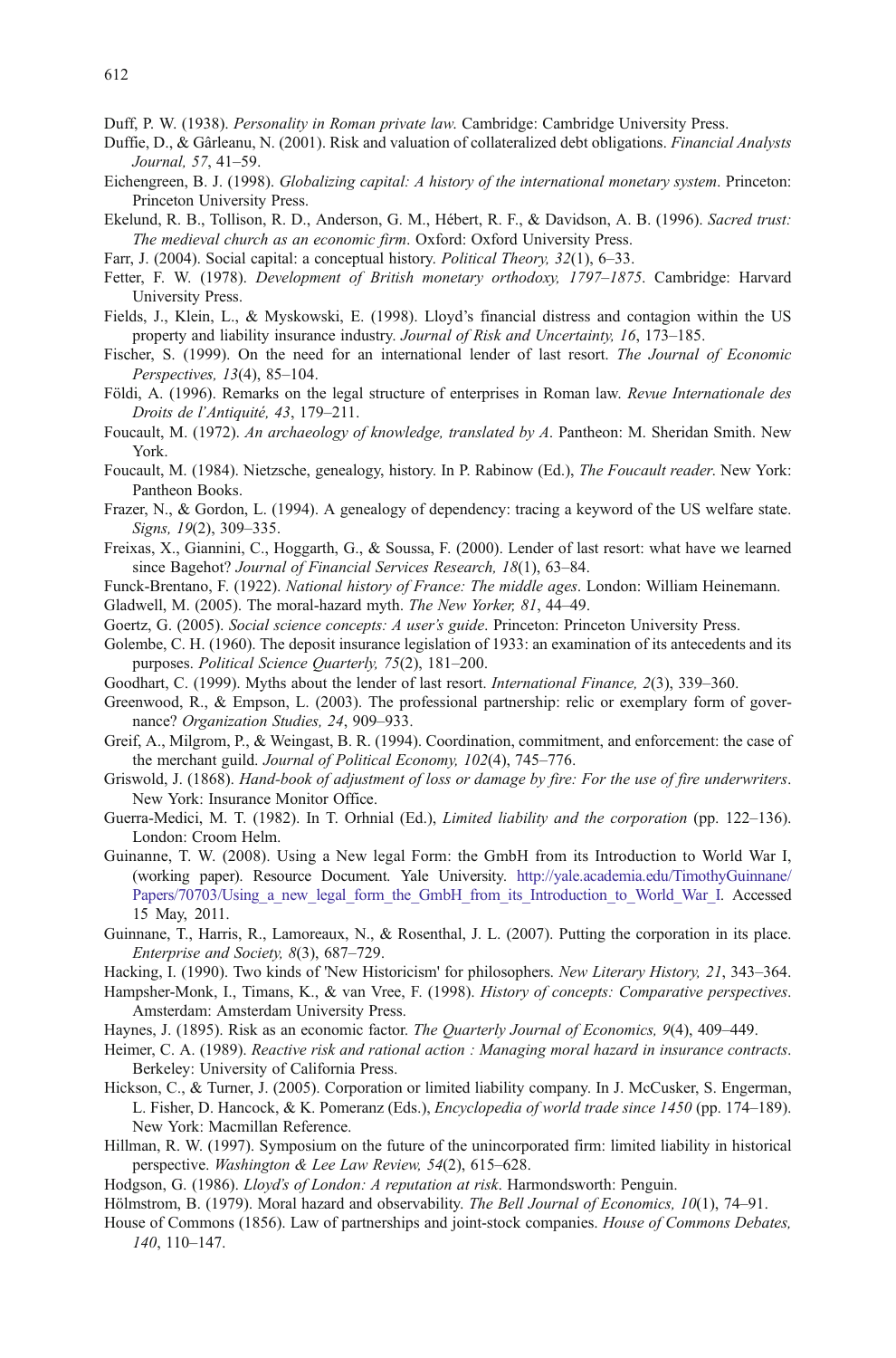- Humphrey, T. M. & Keleher, R. E. (1984). The lender of last resort: A historical perspective. Richmond., Richmond, VA: Federal Reserve Bank of Richmond.
- Hunt, B. C. (1936). The development of the business corporation in England, 1860–67. Cambridge: Harvard University Press.
- James, J. (2007). Lloyd's and the London insurance market: An overview. In J. D. Cummins & B. Venard (Eds.), Handbook of International insurance, Huebner international series on risk, insurance and economic security (pp. 903–924). New York: Springer.
- Jensen, M. C., & Meckling, W. H. (1976). Theory of the firm: managerial behavior, agency costs and ownership structure. Journal of Financial Economics, 3(4), 305–360.
- Johnson, J. J. (1995). Limited liability for lawyers: general partners need not apply. Business Law, 51(1), 85–154.
- Johnson, P. (2010). Making the market: Victorian origins of corporate capitalism. Cambridge: Cambridge University Press.
- Kahan, D. (2009). Shareholder liability for corporate torts: a historical perspective. Georgetown Law Journal, 97(4), 1085–1110.

Kane, E. J. (1989). The S&L insurance mess: How did it happen? Washington, DC: The Urban Insitute.

- Koselleck, R. (2002). Practice of conceptual history Timing history, spacing concepts. Stanford: Stanford University Press.
- Kotlikoff, L. J. (2010). Jimmy Stewart is dead. Hoboken: John Wiley & Sons.
- Krippner, G. (2005). The financialization of the American economy. Socio-Economic Review, 3(2), 173–208. Kronman, A. T. (1983). Max Weber. Stanford: Stanford University Press.
- Kvist, J., & Pedersen, L. (2007). Danish labour market activation policies. National Institute Economic Review, 202(1), 99–112.
- Laeven, L., & Majnoni, G. (2003). Loan loss provisioning and economic slowdowns: too much, too late? Journal of Financial Intermediation, 12(2), 178–197.
- Laffont, J., & Martimort, D. (2002). The theory of incentives: The principal-agent model. Princeton: Princeton University Press.
- Leibold, A. W. (2004). Some hope for the future, after a failed national policy for thrifts. In J. R. Barth, S. Trimbath, & G. Yago (Eds.), The savings and loan crisis: Lessons from a regulatory failure, (vol. 5). Boston: Kluwer Academic Publishers.
- Lennox, C. & Li, B. (2011). The consequences of protecting audit partners' personal assets from the threat of liability. Journal of Accounting and Economics Conference, (forthcoming).
- Lipton, P. (2007). History of company law in colonial Australia: economic development and legal evolution. Melbourne University Law Review, 31, 805–836.
- Livermore, S. (1935). Unlimited liability in early American corporations. Journal of Political Economy, 43, 674–687.
- Loftus, D. (2002). Capital and community: Limited liability and attempts to democratize the market in mid-19th century England (pp. 93–120). Autumn: Victorian Studies.
- Lopez, R., & Raymond, I. (1955). Medieval trade in the Mediterranean world. New York: Columbia University Press.
- Lounsbury, M., & Hirsch, P. (2010). Markets on trial: the economic sociology of the US financial crisis. Research in the Sociology of Organizations, vol. 30A. Bingley: Emerald Group Publishing.
- Malmendier, U. (2009). Law and finance at the origin. Journal of Economic Literature, 47(4), 1076–1108.
- Malmendier, U. (2010). Roman law and the law-and-finance debate. In I. Reichard & M. Schermaier (Eds.), Festschrift fuer Rolf Knuetel (pp. 214–246). Vienna: Firma Böhlau Verlag GmbH & Co.
- McCahery, J. (2001). Comparative perspectives on the evolution of the unincorporated firm: an introduction. Journal of Corporation Law, 26(4), 803–817.
- McCluskey, M. T. (2003). Efficiency and social citizenship: challenging the Neoliberal attack on the welfare state. Indiana Law Journal, 78, 783–876.
- McCluskey, M. T. (2005). The politics of economics in welfare reform. In M. A. Fineman & T. Dougherty (Eds.), Feminism confronts homo economicus: Gender, law, and society (pp. 147–174). Ithaca: Cornell University Press.
- McCulloch, J. R. (1856). Considerations on partnerships with limited liability. London: Longman, Brown, Green and Longmans.
- Merton, R. C. (1978). On the cost of deposit insurance when there are surveillance costs. Journal of Business, 51(3), 439–452.
- Micolier, G. (1932). Pécule et capacité patrimoniale. Lyon: Bosc et Riou.
- Miller, A. R. (2003). The pretrial rush to judgment: are the"litigation explosion","liability crisis", and efficiency clichés eroding our day in court and jury trial commitments? New York University Law Review, 78, 982–1132.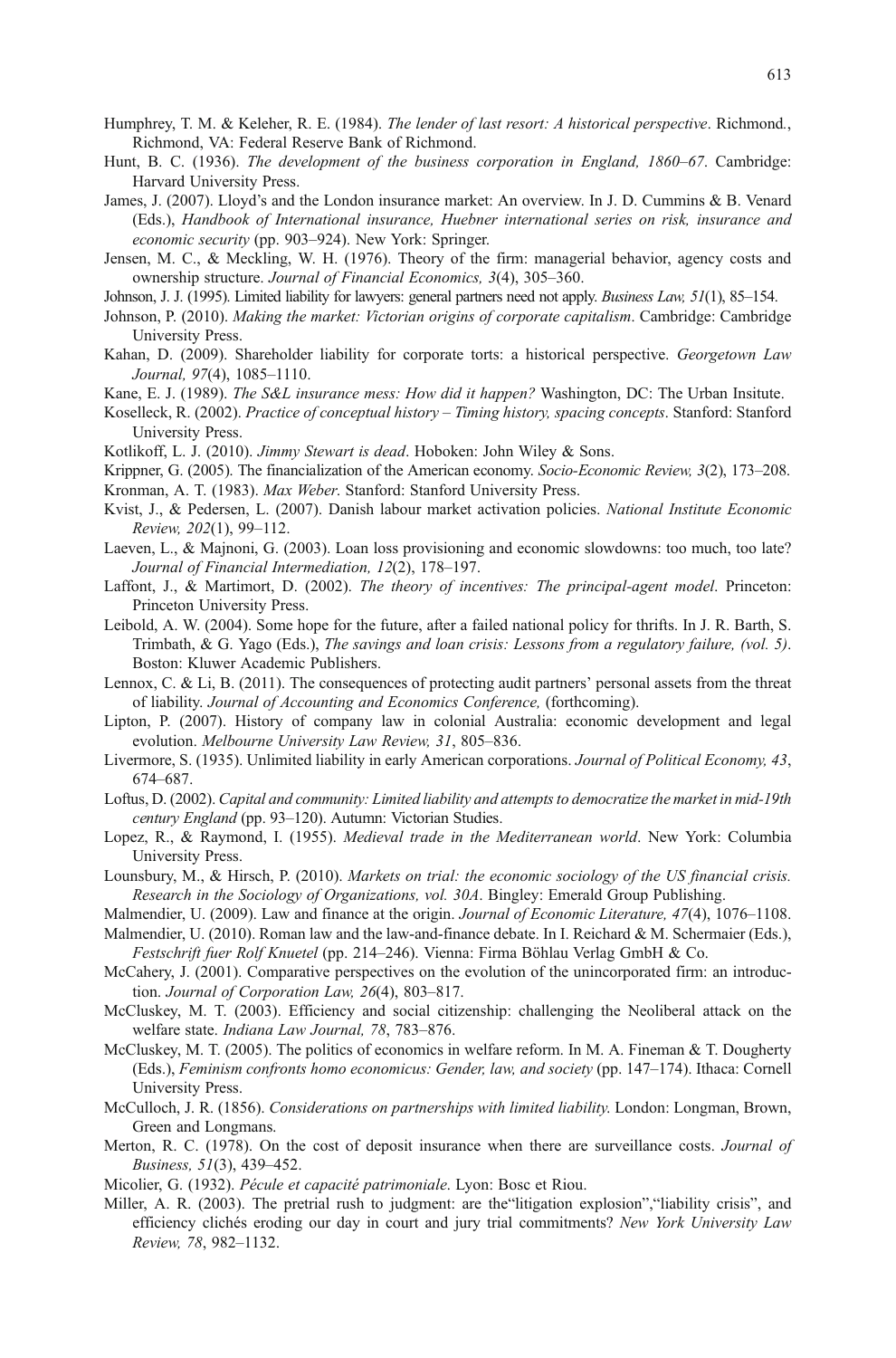- Mitchell, W. (1909). Early forms of partnership. Select essays in Anglo-American legal history, vol. III. Boston: Committee of the Association of American Law Schools.
- Mitchell, D. (1992). A genealogy of the government of poverty. International Journal of Human Resource Management, 21(3), 215–251.
- Mohan, R. (2009). Global financial crisis: Causes, impact, policy responses and lessons. Speech by the Deputy Governor of the Bank of India. Resource Document. London Business School, April 23rd. <http://www.bis.org/review/r090506d.pdf>. Accessed 25 February 2012.
- Montgomerie, J. (2009). The pursuit of (past) happiness? Middle-class indebtedness and American financialisation. New Political Economy, 14(1), 1–24.
- Moore, G. (1999). Solutions to the moral hazard problem arising from the lender-of-last-resort facility. Journal of Economic Surveys, 13(4), 443–476.
- Moss, D. A. (2004). When all else fails: Government as the ultimate risk manager. Cambridge: Harvard University Press.
- Mowbray, A. H., & Blanchard, R. H. (1955). Insurance, its theory and practice in the United States. New York: McGraw-Hill.
- Murphy, S. A. (2010). Investing in life: Insurance in antebellum America. Baltimore: JHU Press.
- Nietzsche, F. & Common, T. (2006 [1882]). The gay science. Mineola, NY: Dover Publications.
- Nyman, J. A. (2003). The theory of demand for health insurance. Stanford: Stanford University Press.
- Owen, M. R. (2004). OSHA's failure to establish and enforce safety standards. Resource Document. Congressional Record – Extension of Remarks E1813. [http://www.gpo.gov/fdsys/pkg/](http://www.gpo.gov/fdsys/pkg/CREC-2004-10-06/pdf/CREC-2004-10-06-pt1-PgE1813-4.pdf) [CREC-2004-10-06/pdf/CREC-2004-10-06-pt1-PgE1813-4.pdf](http://www.gpo.gov/fdsys/pkg/CREC-2004-10-06/pdf/CREC-2004-10-06-pt1-PgE1813-4.pdf). Accessed 4 May 2011.
- Palonen, K. (2002). The history of concepts as a style of political theorizing: Quentin Skinner's and Reinhart Koselleck's subversion of normative political theory. European Journal of Political Theory, 1, 91–106.
- UK Parliament (1855). Limited Liability Act, 18 & 19 Vic. c.133
- UK Parliament (1856). Joint Stock Companies Act, 19 &20 Vic. c.47
- Pauly, M. V. (1968). The economics of moral hazard: comment. The American Economic Review, 58(3), 531–537.
- Peet, R. (2011). Inequality, crisis and austerity in finance capitalism. Cambridge Journal of Regions, Economy and Society, 4, 383–399.
- Perrott, D. (1982). Changes in attitude to limited liability the European experience. In T. Orhnial (Ed.), Limited liability and the corporation (pp. 81–121). London: Croom Helm.
- Pratt, J., & Stice, J. D. (1994). The effects of client characteristics on auditor litigation risk, judgments, required audit evidence, and recommended audit fees. The Accounting Review, 69, 639–656.
- Rénouard, Y. (2009[1968]). Les hommes d'affaire italiens du Moyen-Age. Paris: Editions Tallandier.
- Reyes, F. & Vermeulen, E. P. M. (2011). Company law, lawyers and "legal" innovation: Common law versus civil law. Lex Research Topics in Corporate Law & Economics Working Paper, No. 2011–3.
- Rochat, J. (2008). Naissance d'une forme juridique: La société anonyme industrielle en France, 1807– 1848. PhD dissertation – Université Paris-X Nanterre, France. Accessed on 15 September 2012.
- Rochet, J. C. (2009). Why are there so many banking crises?: The politics and policies of bank regulation. Princeton: Princeton University Press.
- Rochet, J. C., & Vives, X. (2004). Coordination failures and the lender of last resort: was Bagehot right after all? Journal of the European Economic Association, 2(6), 1116–1147.
- Rosenberg, N. (1994). Exploring the black box: Technology, economics and history. Cambridge: Cambridge University Press.
- Royal Commission ML (1854). First Report of the Royal Commission on the Mercantile Laws and Amendments to the Law of Partnership. British Parliamentary Papers, XXVII.
- Rubinow, I. M. (1913). Social insurance, with special reference to American conditions. New York: H. Holt. Saint-Léon, M. (1907). Commandite in France. The Economic Journal, 17(66), 284–287.
- Sapori, A. (1955). Merchants and companies in ancient Florence. (Translated by G. Elliot). Resource Document. Florence. [http://www.archive.org/details/merchantscompani00sapo.](http://www.archive.org/details/merchantscompani00sapo) Accessed on 11 May, 2011.
- Saville, J. (1956). Sleeping partnership and limited liability, 1850–56. The Economic History Review, 8(3), 418–433.
- Sered, S., & Fernandopulle, R. J. (2007). Uninsured in America. : Life and death in the land of opportunity. Berkeley: University of California Press.
- Sewell, W. (1992). A theory of structure: duality, agency, and transformation. American Journal of Sociology, 91, 1–29.
- Shannon, H. A. (1931). The coming of general limited liability. Economic History, 6, 267–291.
- Shavell, S. (1979). On moral hazard and insurance. The Quarterly Journal of Economics, 93(4), 541–562.